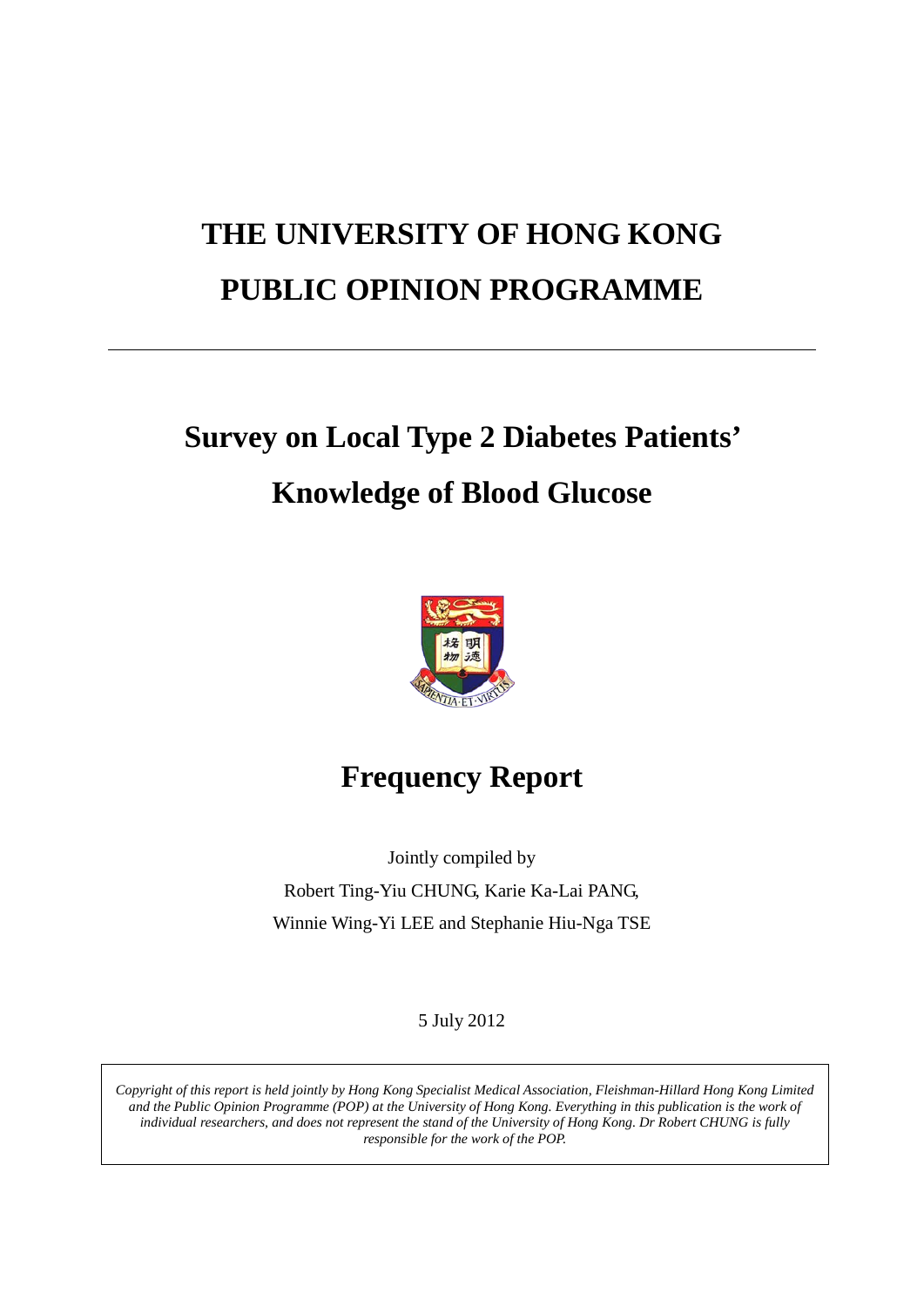## I. Research Background

- 1.1 In April 2012, the Hong Kong Specialist Medical Association (HKSMA) commissioned POP to conduct this "Survey on Local Type 2 Diabetes Patients' Knowledge of Blood Glucose". The survey was specifically designed to build a greater understanding of the level of knowledge among type 2 diabetes patients regarding their condition and the importance of good blood glucose control and the 7% target HbA1c level. The targets of this survey were people living with type 2 diabetes in Hong Kong who aged 18 or above, and mainly used western medical treatment.
- 1.2 The research instrument used in this study was designed independently by the POP Team after consulting HKSMA, whilst fieldwork operation and data analysis were also designed and handled independently by the POP Team, without interference from any outside party. In other words, POP was given full autonomy to design and conduct the survey, and POP would take full responsibility for all the findings reported herewith.

## II. Research Design

- 2.1 This was a random telephone survey conducted by telephone interviewers under close supervision. All data were collected by our interviewers using a Web-based Computer Assisted Telephone Interview (Web-CATI) system which allowed real-time data capture and consolidation. To ensure data quality, on top of on-site supervision and random checking, voice recording, screen capturing and camera surveillance were used to monitor the interviewers' performance.
- 2.2 To minimize sampling bias, telephone numbers were first drawn randomly from the residential telephone directories as "seed numbers", from which another set of numbers was generated using the "plus/minus one/two" method, in order to capture the unlisted numbers. Duplicated numbers were then filtered, and the remaining numbers were mixed in random order to produce the final telephone sample.
- 2.3 The target population of this survey was **Type II diabetes patients living in Hong Kong, who aged 18 or above, and mainly use western medical treatment**. When telephone contact was successfully established with a target household, one target respondent was selected. If more than one subject had been available, selection was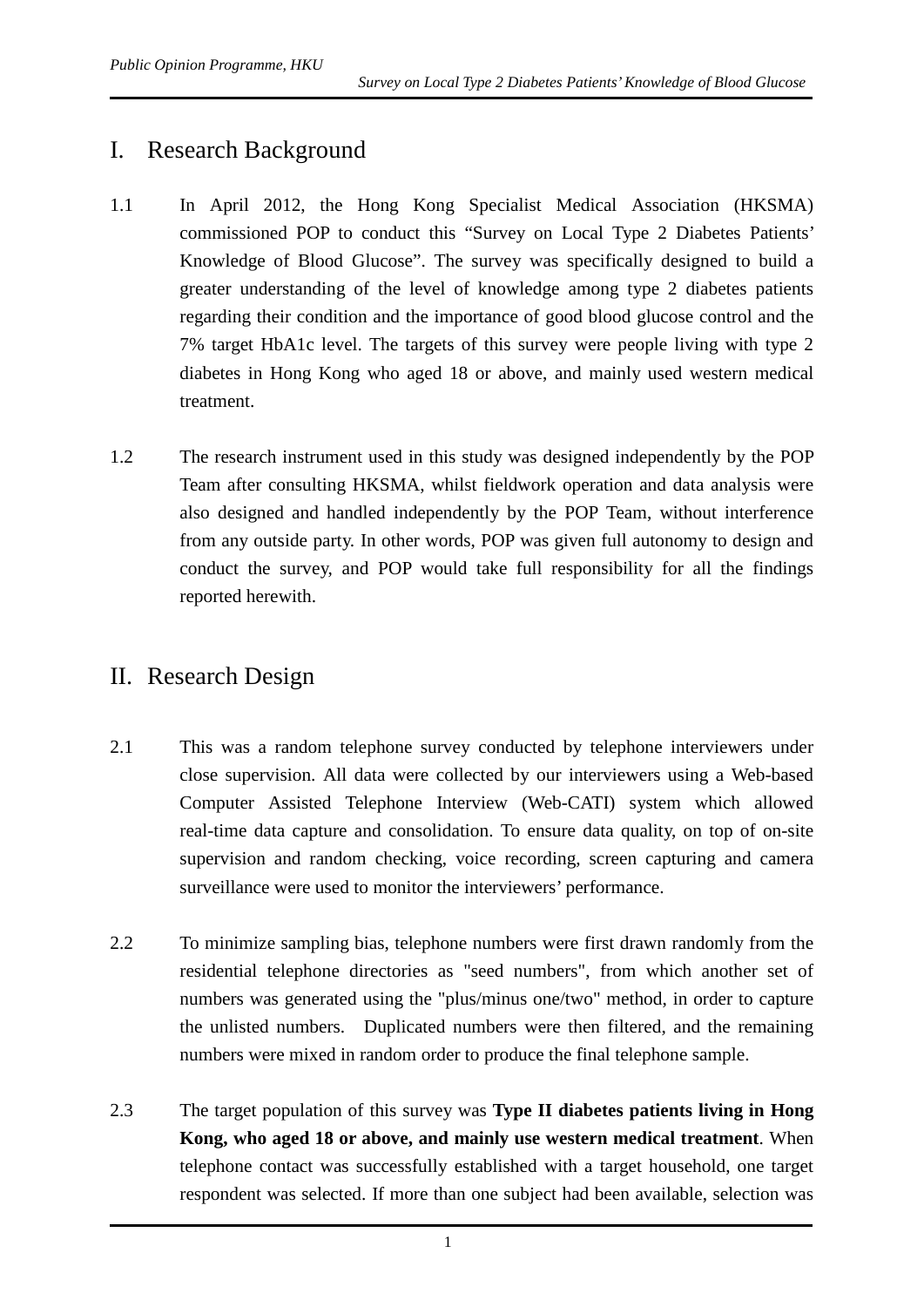made using the "next birthday rule" which selected the person who had her birthday next from all those present.

2.5 The fieldwork was conducted during the period of **4 to 18 May 2012**. A total of **506** qualified respondents were successfully interviewed. As shown from the calculation in Appendix I, the overall effective response rate of this survey was **57.8%** (Table 1), and the standard sampling error for percentages based on this sample was less than 2.2 percentage points. In other words, the sampling error for percentages was less than plus/minus 4.4 percentage points at 95% confidence level. For detailed breakdowns of the contact information, please refer to Table 1 in Appendix I.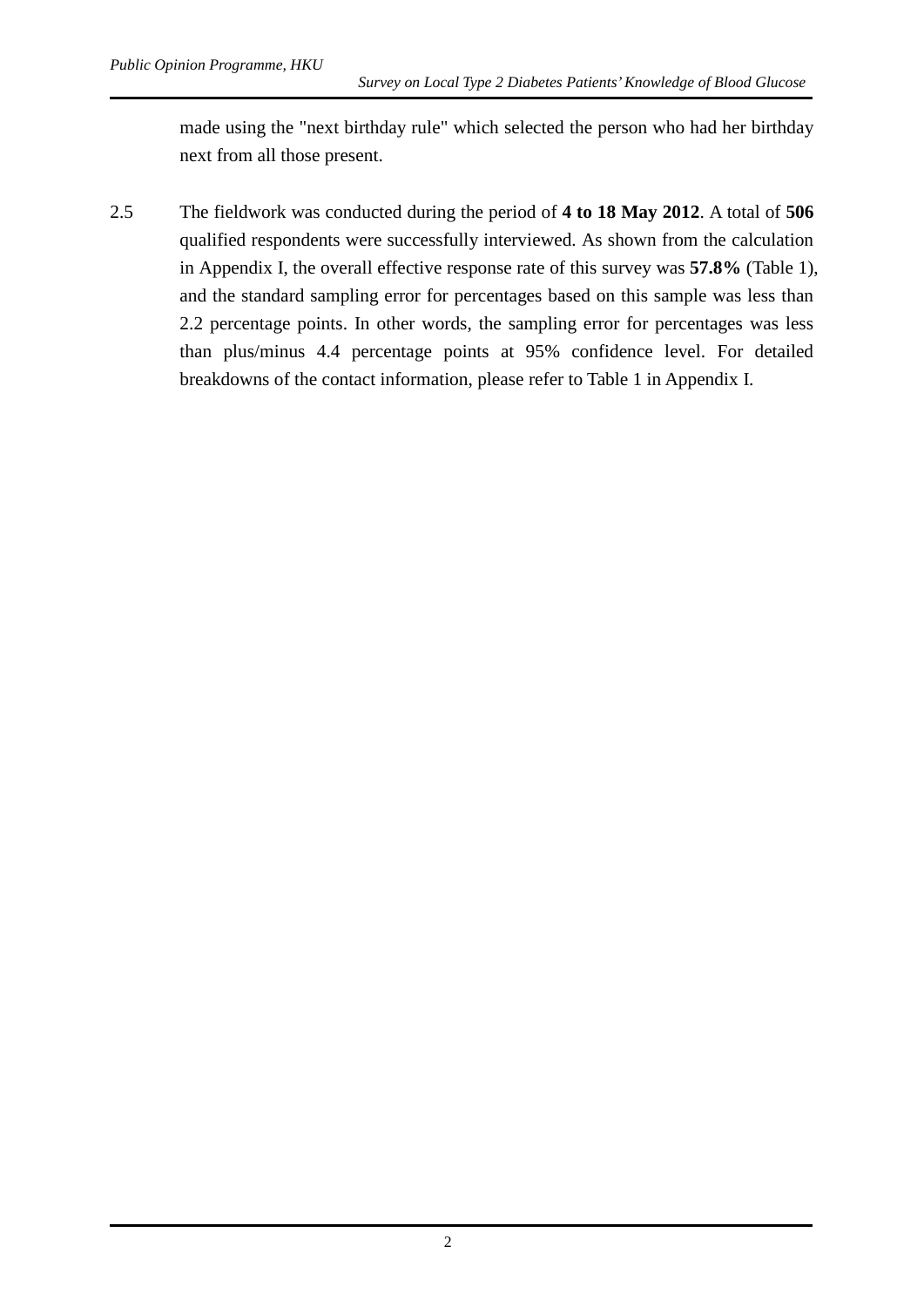# III. Contact information

#### *Table 1 Calculation of effective response rate*

| Successful cases                                                                                                   |
|--------------------------------------------------------------------------------------------------------------------|
| $=$ Successful cases + Incomplete cases $*$ + Refusal cases by eligible respondents <sup><math>\wedge</math></sup> |
| + Refusal cases by prorated-eligible respondents                                                                   |
| 506                                                                                                                |
| $506 + 40 + 178 + 1,379$ $[(506 + 40 + 178) / (506 + 40 + 178 + 5,882)]$                                           |
|                                                                                                                    |

*\* Including "partial interview" and "interview terminated before the screening question" ^ Including "household-level refusal" and "known respondent refusal" #Figure obtained by prorata*

#### *Table 2 Breakdown of contact information of the survey*

|                                                                   | Frequency |        | Percentage |       |
|-------------------------------------------------------------------|-----------|--------|------------|-------|
| Respondents' ineligibility confirmed                              |           | 40,842 |            | 56.0  |
| Fax/ data line                                                    | 3,557     |        | 4.9        |       |
| Invalid number                                                    | 27,987    |        | 38.3       |       |
| Call-forwarding/mobile/pager number                               | 605       |        | 0.8        |       |
| Non-residential number                                            | 2,648     |        | 3.6        |       |
| Special technological difficulties                                | 163       |        | 0.2        |       |
| No eligible respondents                                           | 5,882     |        | 8.1        |       |
| Respondents' ineligibility not confirmed                          |           | 16,651 |            | 22.8  |
| Line busy                                                         | 2,049     |        | 2.8        |       |
| No answer                                                         | 11,388    |        | 15.6       |       |
| Answering device                                                  | 773       |        | 1.1        |       |
| Call-blocking                                                     | 249       |        | 0.3        |       |
| Language problem                                                  | 793       |        | 1.1        |       |
| Interview terminated before the screening question                | 1,379     |        | 1.9        |       |
| <b>Others</b>                                                     | 20        |        | 0.0        |       |
| Respondents' eligibility confirmed, but failed to complete        |           | 14,993 |            | 20.5  |
| the interview                                                     |           |        |            |       |
| Household-level refusal                                           | 137       |        | 0.2        |       |
| Known respondent refusal                                          | 41        |        | 0.1        |       |
| Appointment date beyond the end of the fieldwork 14,750<br>period |           |        | 20.2       |       |
| Partial interview                                                 | 40        |        | 0.1        |       |
| <b>Miscellaneous</b>                                              | 25        |        | 0.0        |       |
| Successful cases                                                  |           | 506    |            | 0.7   |
| Total                                                             |           | 72,992 |            | 100.0 |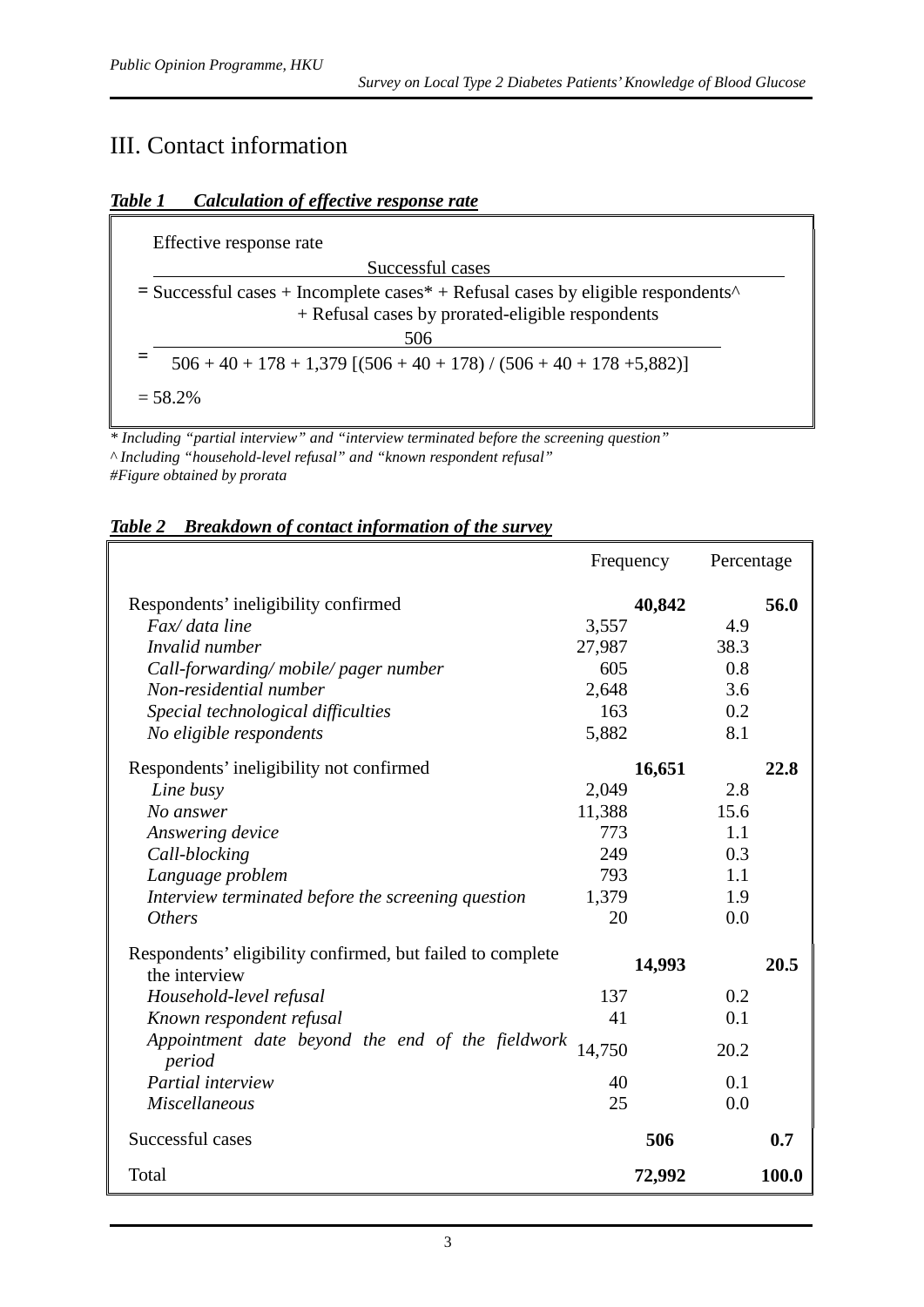## IV. Main Findings

|                             | Frequency  | Percentage<br>$(Base=505)$ |
|-----------------------------|------------|----------------------------|
|                             |            |                            |
| 5 years or less             | 189        | 37.4%                      |
| $6 - 10$ years              | 118        | 23.4%                      |
| $11 - 15$ years             | 74         | 14.7%                      |
| $16 - 20$ years             | 59         | 11.7%                      |
| 21 years or longer          | 56         | 11.1%                      |
| Don't know / can't remember | 9          | 1.8%                       |
|                             |            |                            |
| Total                       | 505        | 100.0%                     |
| <b>Missing</b>              | 1          |                            |
|                             |            |                            |
| Mean                        | 9.3 years  |                            |
| <b>Standard Error</b>       | 0.30 years |                            |
| Median                      | 8.0 years  |                            |
| Base                        | 496        |                            |

|  |  |  |  | Table 3 [Q1] How long have you been diagnosed with type 2 diabetes? |
|--|--|--|--|---------------------------------------------------------------------|
|--|--|--|--|---------------------------------------------------------------------|

Table 4 [Q2] How long did it take between experiencing your first symptom and being diagnosed with type 2 diabetes?

|                                                          | Frequency     | Percentage<br>$(Base=506)$ |
|----------------------------------------------------------|---------------|----------------------------|
|                                                          |               |                            |
| Less than 3 months                                       | 132           | 26.1%                      |
| $4 - 6$ months                                           | 30            | 5.9%                       |
| $7 - 12$ months                                          | 14            | 2.8%                       |
| $13 - 24$ months                                         | 16            | 3.2%                       |
| Longer than 24 months                                    | 37            | 7.3%                       |
| Didn't experience any symptoms before being<br>diagnosed | 202           | 39.9%                      |
| Don't know / can't remember                              | 75            | 14.8%                      |
| Total                                                    | 506           | 100.0%                     |
| Mean                                                     | 7.4 months    |                            |
| Standard Error                                           | $0.59$ months |                            |
| Median                                                   | 1.5 months    |                            |
| Base                                                     | 229           |                            |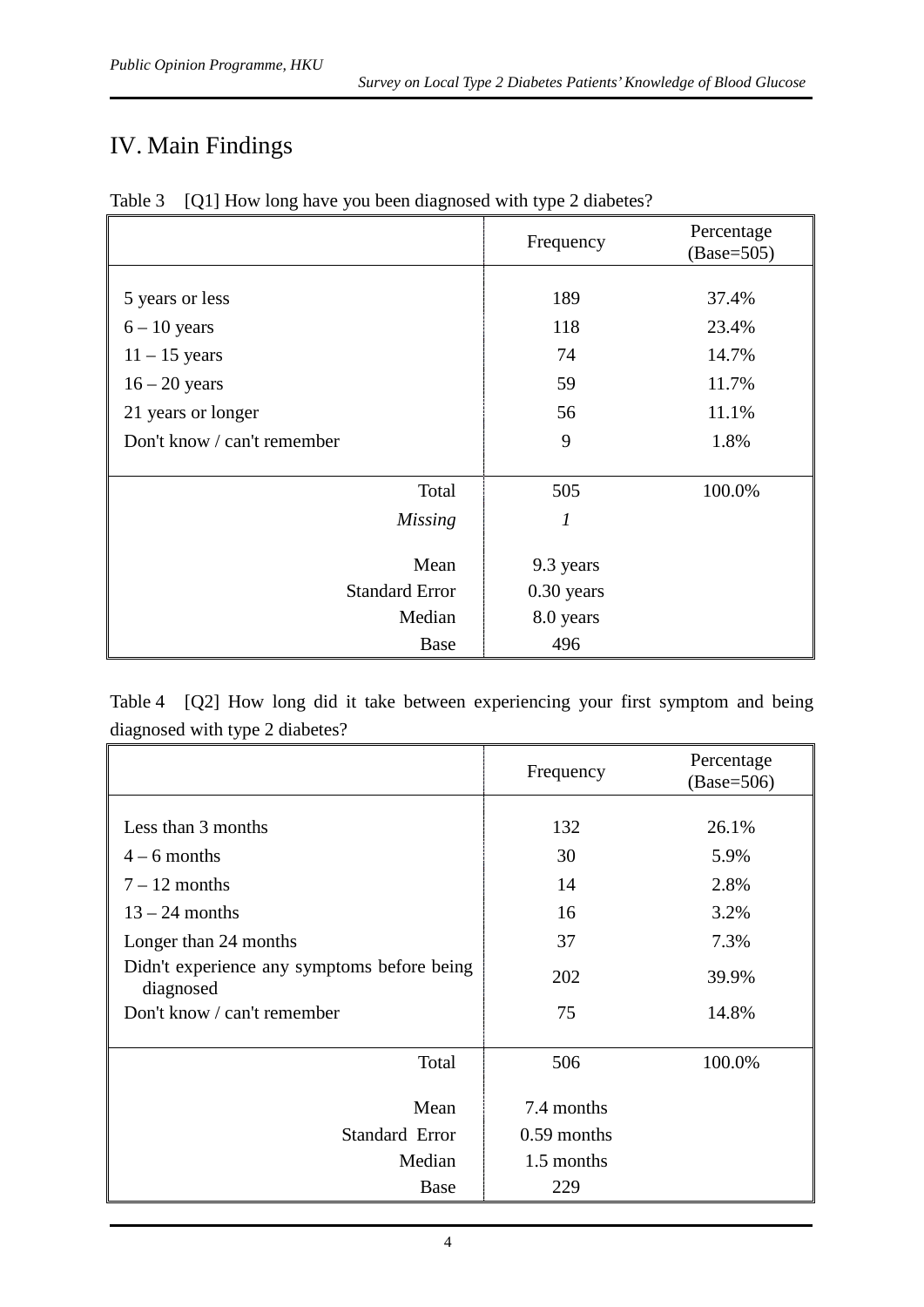|                                                                                                                                                                                 |              |            | Percentage of Percentage of |
|---------------------------------------------------------------------------------------------------------------------------------------------------------------------------------|--------------|------------|-----------------------------|
|                                                                                                                                                                                 | Frequency    | responses  | sample                      |
|                                                                                                                                                                                 |              | (Base=988) | $(Base=506)$                |
| disease (diabetic retinopathy):<br>Yes.<br>eye<br>characterized by damage to the retina of the<br>eye which can lead to vision loss                                             | 277          | 28.0%      | 54.7%                       |
| Yes, nerve disease (diabetic neuropathy): can<br>ultimately lead to ulceration and amputation<br>of the toes, feet and lower limbs                                              | 242          | 24.5%      | 47.8%                       |
| Yes, cardiovascular disease: affects the heart<br>and blood vessels and may cause fatal<br>complications such as coronary heart<br>disease (leading to heart attack) and stroke | 209          | 21.2%      | 41.3%                       |
| Yes, kidney disease (diabetic nephropathy):<br>can result in total kidney failure and the<br>need for dialysis or kidney transplant                                             | 139          | 14.1%      | 27.5%                       |
| Yes, skin disease                                                                                                                                                               | 5            | 0.5%       | 1.0%                        |
| Yes, high blood pressure                                                                                                                                                        | 3            | 0.3%       | 0.6%                        |
| Yes, others (See below)                                                                                                                                                         | 10           | 1.0%       | 2.0%                        |
| No, don't know                                                                                                                                                                  | 103          | 10.4%      | 20.4%                       |
| Total                                                                                                                                                                           | 988          | 100.0%     |                             |
| Other responses that cannot be grouped:                                                                                                                                         |              |            |                             |
| Numb limbs, frequent urination, dry mouth                                                                                                                                       | 1            | 0.1%       | 0.2%                        |
| High blood concentration                                                                                                                                                        | 1            | 0.1%       | 0.2%                        |
| Liver problem                                                                                                                                                                   | 1            | 0.1%       | 0.2%                        |
| Affect their body functions                                                                                                                                                     | 1            | 0.1%       | 0.2%                        |
| Lung problem                                                                                                                                                                    | 1            | 0.1%       | 0.2%                        |
| Stomach, numb body                                                                                                                                                              | 1            | 0.1%       | 0.2%                        |
| Fatigue                                                                                                                                                                         | 1            | 0.1%       | 0.2%                        |
| Pancreas                                                                                                                                                                        | $\mathbf{1}$ | 0.1%       | 0.2%                        |
| High blood sugar, low blood sugar, dry<br>mouth                                                                                                                                 | $\mathbf{1}$ | 0.1%       | 0.2%                        |
| Dizzy, tremor hands                                                                                                                                                             | $\mathbf{1}$ | 0.1%       | 0.2%                        |
| Sub total                                                                                                                                                                       | 10           | 1.0%       | 2.0%                        |

Table 5 [Q3] Do you know what complications diabetes can lead to? If yes, please provide examples. [Do not read out answers, multiple answers allowed]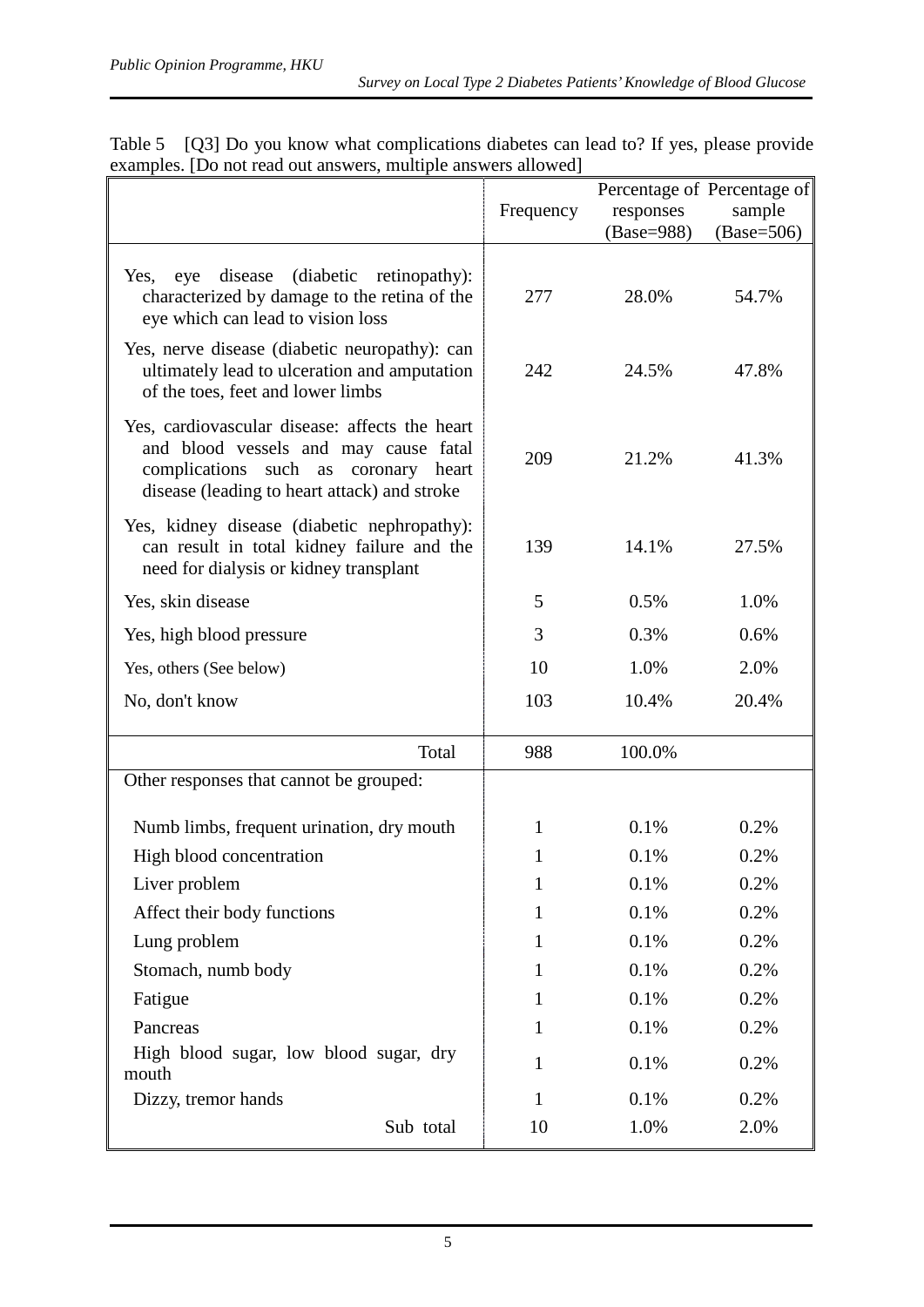|                                          |                | Frequency             | Percentage<br>$(Base=506)$           |
|------------------------------------------|----------------|-----------------------|--------------------------------------|
| Extremely well informed<br>Well informed | )Informed      | $\frac{52}{146}$ )198 | $\frac{10.3\%}{200}$ )39.1%<br>28.9% |
| Half-half                                |                | 112                   | 22.1%                                |
| Not well informed<br>Not informed at all | )Not informed  | $\frac{147}{30}$ )177 | $\frac{29.1\%}{5.9\%}$ )<br>35.0%    |
| Don't know / hard to say                 |                | 19                    | 3.8%                                 |
|                                          | Total          | 506                   | 100.0%                               |
|                                          |                |                       |                                      |
|                                          | Mean           | 3.1                   |                                      |
|                                          | Standard Error | 0.05                  |                                      |
|                                          | Median         | 3.0                   |                                      |
|                                          | Base           | 487                   |                                      |

| Table 6 [Q4] How well informed do you think you are about type 2 diabetes? [Interviewers |
|------------------------------------------------------------------------------------------|
| to probe intensity]                                                                      |

Table 7 [Q5] Have you ever heard of HbA1c? If yes, do you understand its relation with type 2 diabetes?

|                                                            | Frequency | Percentage<br>$(Base=506)$ |
|------------------------------------------------------------|-----------|----------------------------|
|                                                            |           |                            |
| Yes, I have heard and understand their<br>relationship     | 38        | 7.5%                       |
| Yes, I have heard but don't understand the<br>relationship | 79        | 15.6%                      |
| No, I have not heard of it                                 | 370       | 73.1%                      |
| Don't know / hard to say                                   | 19        | 3.8%                       |
|                                                            |           |                            |
| Total                                                      | 506       | 100.0%                     |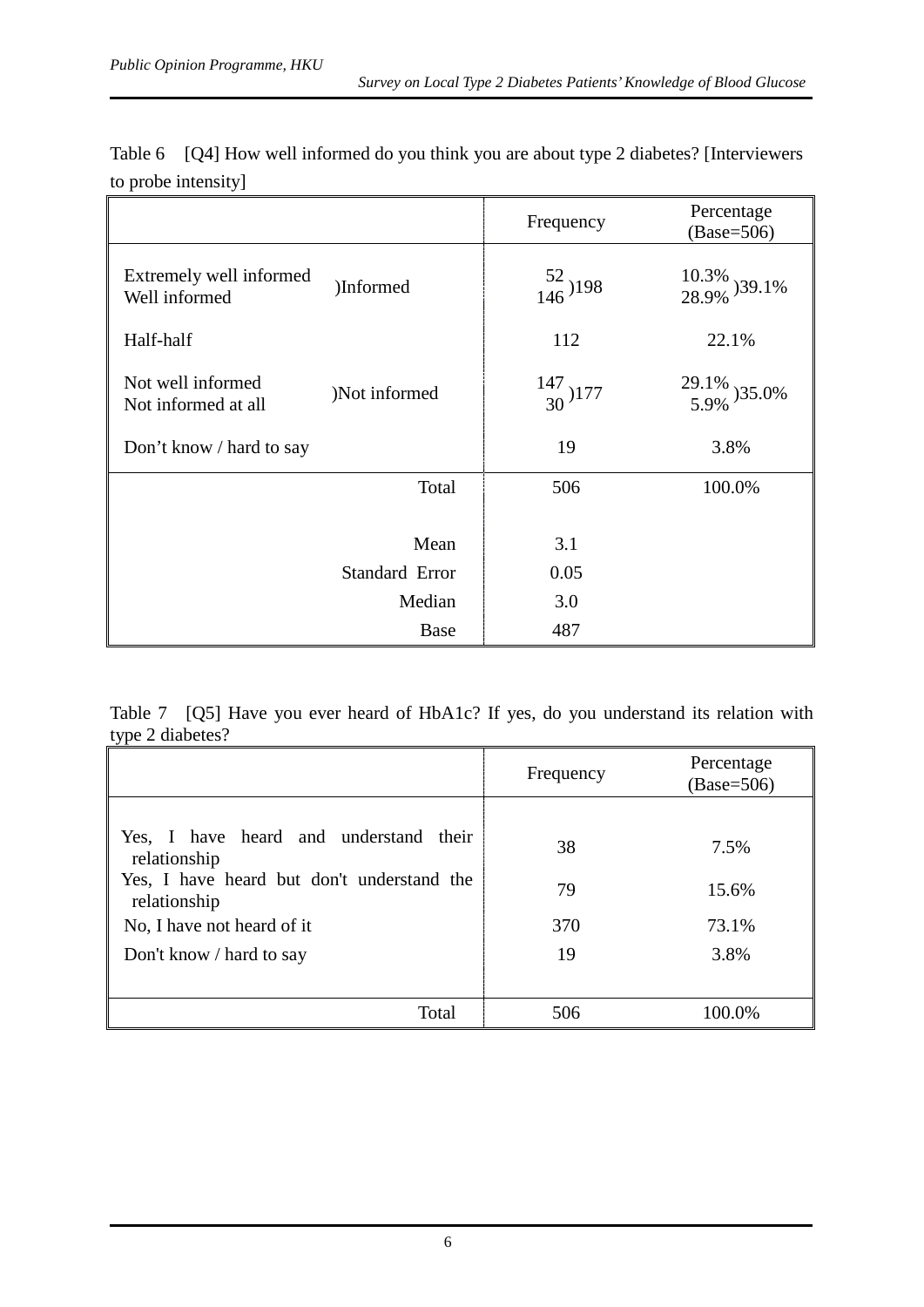|                                    | Frequency | Percentage<br>$(Base=506)$ |
|------------------------------------|-----------|----------------------------|
|                                    |           |                            |
| Once a day                         | 16        | 3.2%                       |
| At least once a week               | 42        | 8.3%                       |
| At least once a month              | 15        | 3.0%                       |
| At least once every $2 - 6$ months | 302       | 59.7%                      |
| Once a year                        | 96        | 19.0%                      |
| Don't know / hard to say           | 35        | 6.9%                       |
|                                    |           |                            |
| Total                              | 506       | 100.0%                     |

#### Table 8 [Q6] How frequently will you check your HbA1c level?

## Table 9 [Q7] What is your current HbA1c level?

|                                           | Frequency      | Percentage<br>$(Base=503)$ |
|-------------------------------------------|----------------|----------------------------|
|                                           |                |                            |
| $3 - 5.9$                                 | 34             | 6.8%                       |
| $6 - 7.9$                                 | 173            | 34.4%                      |
| $8 - 10.9$                                | 72             | 14.3%                      |
| $11 - 19.9$                               | 38             | 7.6%                       |
| Don't know / hard to say / can't remember | 186            | 37.0%                      |
|                                           |                |                            |
| Total                                     | 503            | 100.0%                     |
| <b>Missing</b>                            | $\mathfrak{Z}$ |                            |
|                                           |                |                            |
| Mean                                      | 7.8            |                            |
| Standard Error                            | 0.13           |                            |
| Median                                    | 7.0            |                            |
| Base                                      | 317            |                            |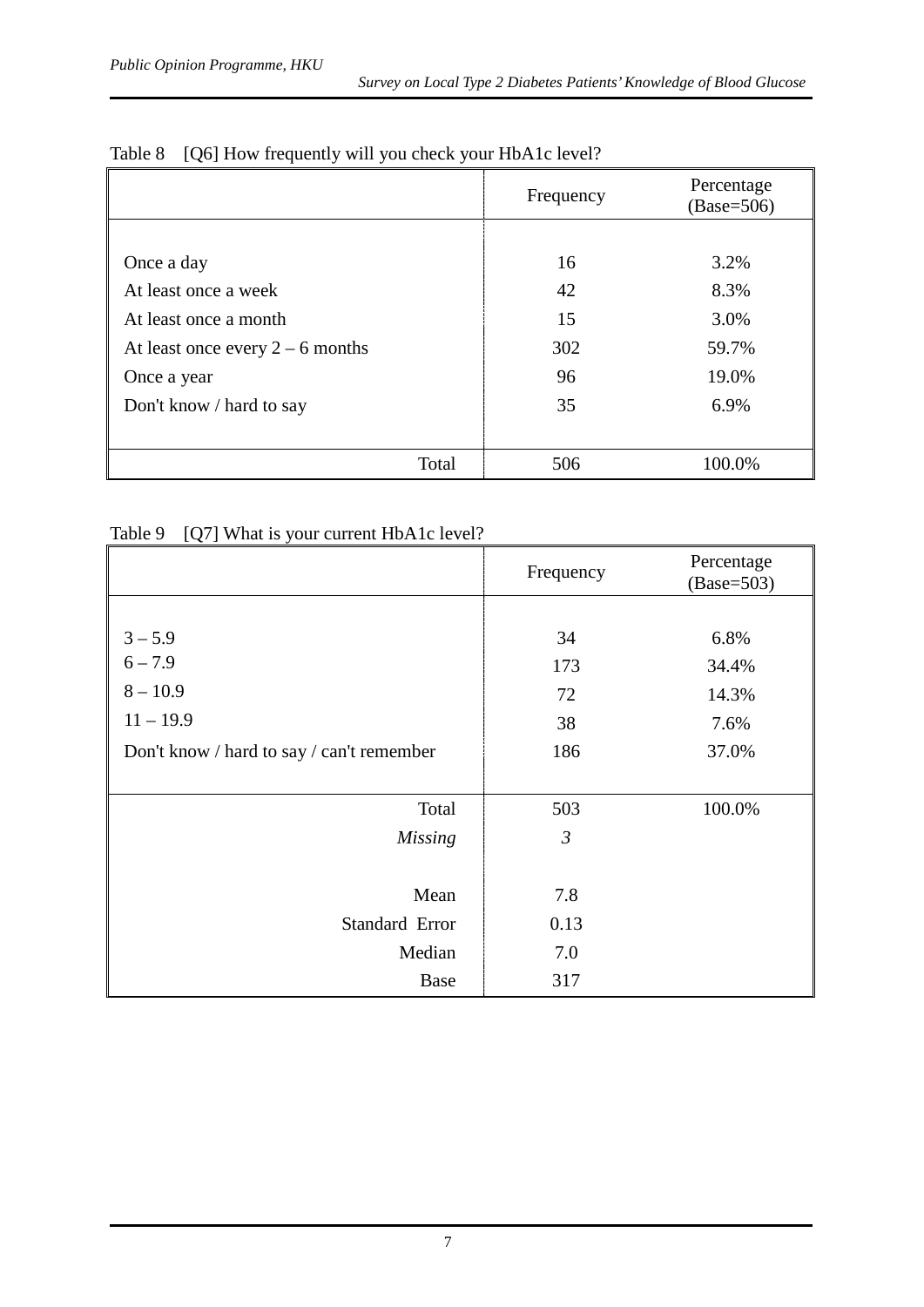|                                   |                | Frequency             | Percentage<br>$(Base=506)$    |
|-----------------------------------|----------------|-----------------------|-------------------------------|
| Extremely well<br>Quite well      | )Well          | $\frac{32}{244}$ )276 | $\frac{6.3\%}{48.2\%}$ )54.5% |
| Half-half                         |                | 114                   | 22.5%                         |
| Not quite well<br>Not well at all | )Not well      | $\frac{71}{13}$ )84   | $\frac{14.0\%}{2.6\%}$ )16.6% |
| Don't know / hard to say          |                | 32                    | 6.3%                          |
|                                   | Total          | 506                   |                               |
|                                   |                |                       |                               |
|                                   | Mean value     | 3.5                   |                               |
|                                   | Standard Error | 0.04                  |                               |
|                                   | Median         | 4.0                   |                               |
|                                   | <b>Base</b>    | 474                   |                               |

Table 10 [Q8] How well do you think your diabetes is controlled currently? [Interviewers to probe intensity]

| Table 11 [Q9] Do you know what is considered to be an optimal or good HbA1c level for |  |  |  |  |  |
|---------------------------------------------------------------------------------------|--|--|--|--|--|
| someone with type 2 diabetes?                                                         |  |  |  |  |  |

|                | Frequency      | Percentage<br>$(Base=503)$ |
|----------------|----------------|----------------------------|
|                |                |                            |
| $3 - 4.9$      | 26             | 5.2%                       |
| $5 - 6.9$      | 209            | 41.6%                      |
| 7              | 43             | 8.5%                       |
| $7.5 - 8.9$    | 23             | 4.6%                       |
| $9 - 10.9$     | 5              | 1.0%                       |
| Don't know     | 197            | 39.2%                      |
|                |                |                            |
| Total          | 503            | 100.0%                     |
| Missing        | $\mathfrak{Z}$ |                            |
|                |                |                            |
| Mean           | 6.0            |                            |
| Standard Error | 0.06           |                            |
| Median         | 6.0            |                            |
| Base           | 306            |                            |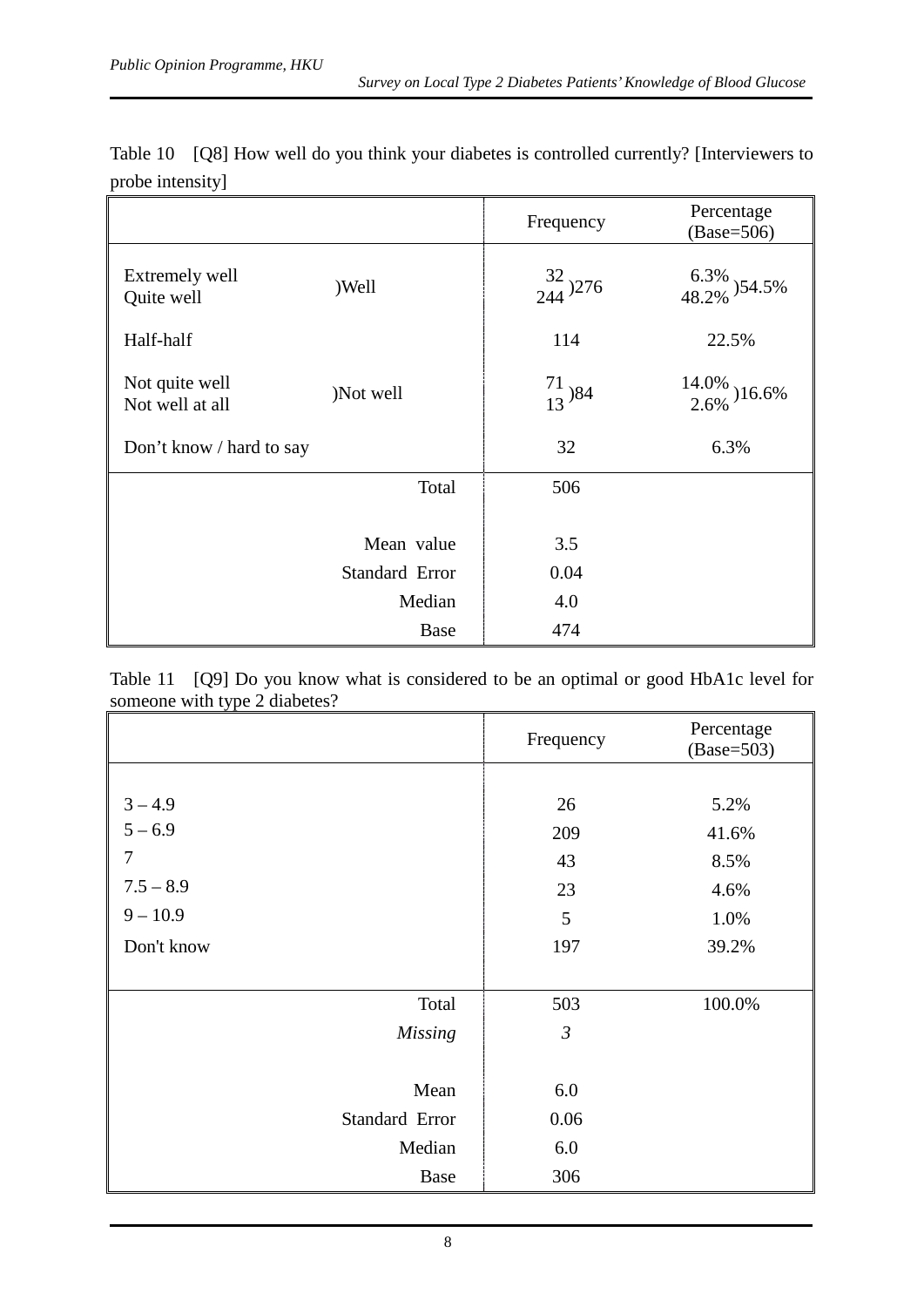|                                             |                | Frequency              | Percentage<br>$(Base=505)$     |
|---------------------------------------------|----------------|------------------------|--------------------------------|
| Extremely important<br>Quite important      | )Important     | $\frac{175}{209}$ )384 | $\frac{34.7\%}{41.4\%}$ )76.0% |
| Half-half                                   |                | 17                     | 3.4%                           |
| Not quite important<br>Not important at all | )Not important | $\frac{33}{5}$ )38     | $\frac{6.5\%}{1.0\%}$<br>)7.5% |
| Don't know / hard to say                    |                | 66                     | 13.1%                          |
|                                             | Total          | 505                    | 100.0%                         |
|                                             | <b>Missing</b> | $\boldsymbol{l}$       |                                |
|                                             |                |                        |                                |
|                                             | Mean           | 4.2                    |                                |
|                                             | Standard Error | 0.04                   |                                |
|                                             | Median         | 4.0                    |                                |
|                                             | <b>Base</b>    | 439                    |                                |

Table 12 [Q10] How important do you think self-monitoring of blood glucose is? [Interviewers to probe intensity]

## Table 13 [Q11] How frequently do you self-check your blood glucose level?

|                                    | Frequency | Percentage<br>$(Base=506)$ |
|------------------------------------|-----------|----------------------------|
|                                    |           |                            |
| Once a day                         | 39        | 7.7%                       |
| At least once a week               | 178       | 35.2%                      |
| At least once a month              | 37        | 7.3%                       |
| At least once every $2 - 3$ months | 52        | 10.3%                      |
| At least once every 6 months       | 6         | 1.2%                       |
| Once in more than 6 months         | 11        | 2.2%                       |
| Never                              | 170       | 33.6%                      |
| Don't know / hard to say           | 13        | 2.6%                       |
|                                    |           |                            |
| Total                              | 506       | 100.0%                     |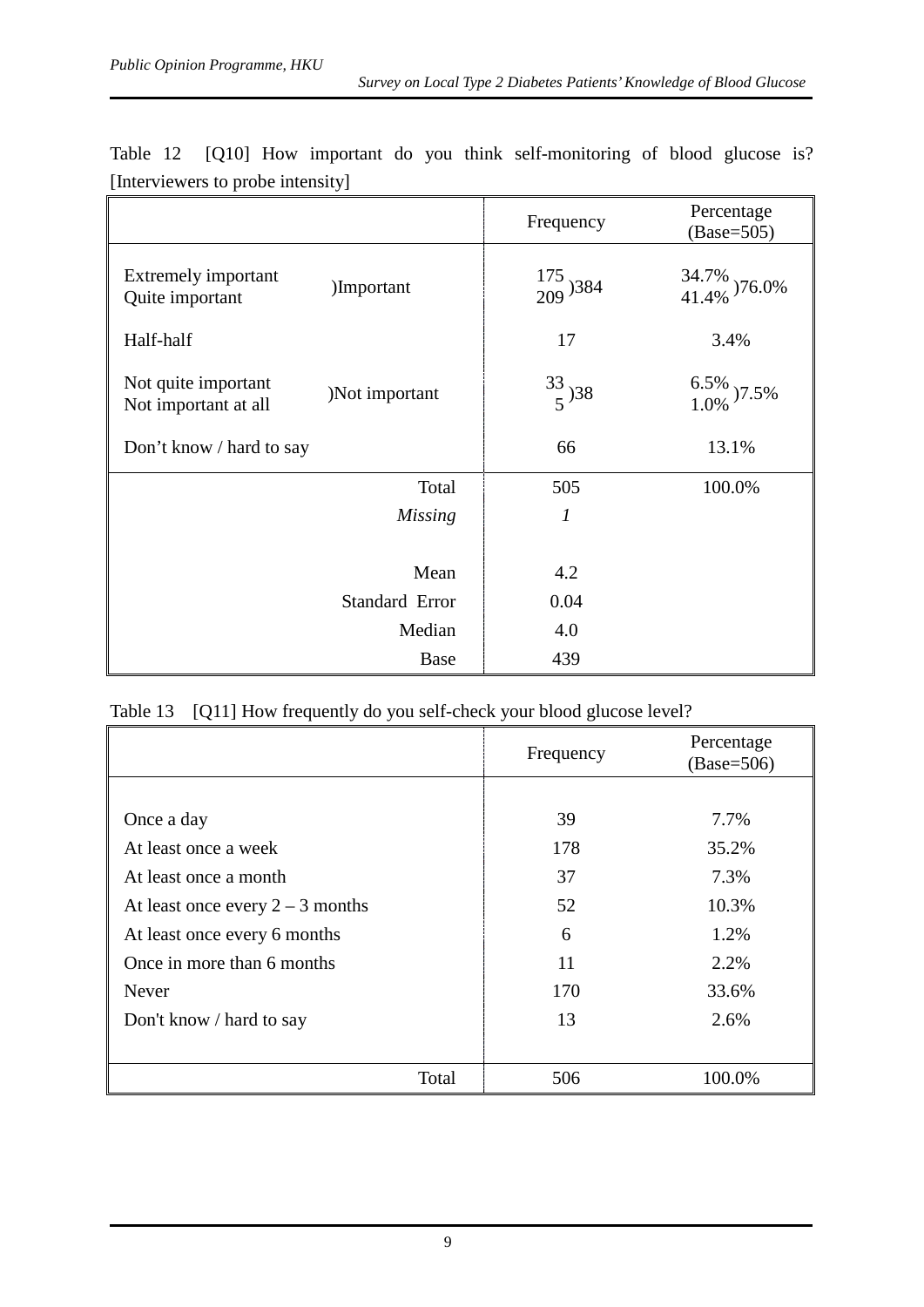|                                    | Frequency | Percentage<br>(Base=497) |
|------------------------------------|-----------|--------------------------|
|                                    |           |                          |
| Once a day                         | 268       | 53.9%                    |
| At least once a week               | 101       | 20.3%                    |
| At least once a month              | 11        | 2.2%                     |
| At least once every $2 - 3$ months | 3         | 0.6%                     |
| At least once every 6 months       | 3         | 0.6%                     |
| Once in more than 6 months         | 59        | 11.9%                    |
| Don't know / hard to say           | 52        | 10.5%                    |
|                                    |           |                          |
| Total                              | 497       | 100.0%                   |
| <b>Missing</b>                     | 9         |                          |

Table 14 [Q12] How frequently do you do exercise, e.g. jogging, swimming, ball games (at least half an hour at a time)?

#### Table 15 [Q13] What medication are you currently taking for your type 2 diabetes?

|                                          | Frequency | Percentage<br>$(Base=504)$ |
|------------------------------------------|-----------|----------------------------|
|                                          |           |                            |
| Oral anti-diabetic treatments / tablets  | 407       | 80.8%                      |
| Insulin injections                       | 42        | 8.3%                       |
| I am not currently taking any medication | 49        | 9.7%                       |
| Don't know / hard to say                 | 6         | 1.2%                       |
|                                          |           |                            |
| Total                                    | 504       | 100.0%                     |
| <b>Missing</b>                           | 2         |                            |

Table 16 [Q14] Do you know how the medication you're using works in controlling your blood glucose level?

|                | Frequency | Percentage<br>(Base=497) |
|----------------|-----------|--------------------------|
|                |           |                          |
| Yes            | 128       | 25.8%                    |
| N <sub>o</sub> | 369       | 74.2%                    |
|                |           |                          |
| Total          | 497       | 100.0%                   |
| <b>Missing</b> | 9         |                          |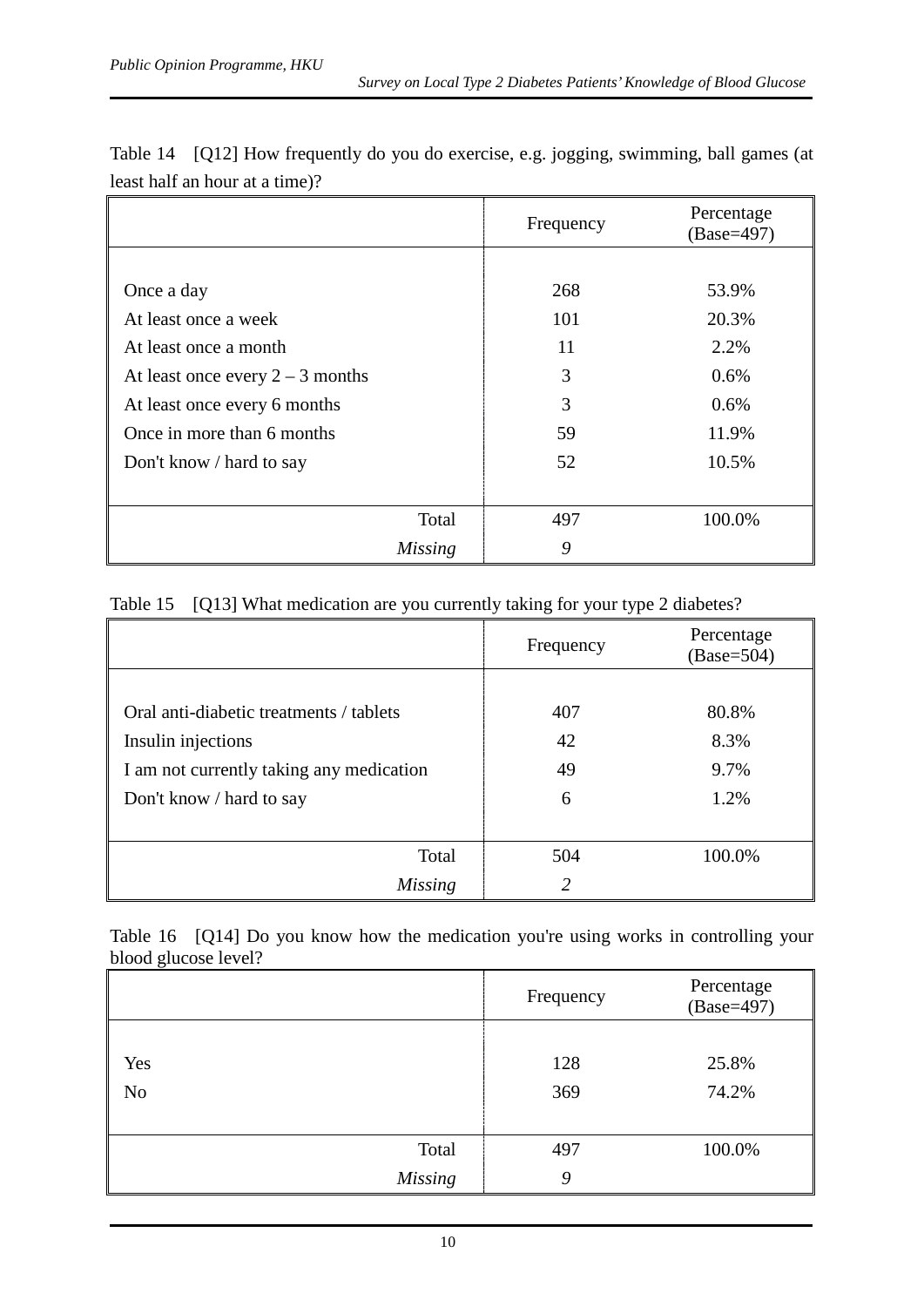|                       | Frequency  | Percentage<br>(Base=499) |
|-----------------------|------------|--------------------------|
| Yes<br>N <sub>o</sub> | 148<br>351 | 29.7%<br>70.3%           |
| Total                 | 499        | 100.0%                   |
| <b>Missing</b>        | 7          |                          |

|  | Table 17 [Q15] Are you aware of the possible side-effects associated with your medication? |  |  |  |  |
|--|--------------------------------------------------------------------------------------------|--|--|--|--|
|--|--------------------------------------------------------------------------------------------|--|--|--|--|

Table 18 [Q16a1] Do you think if the following complications are related to Hyperglycemia? [Interviewers to read out each item]

|                          |           | Percentage of Percentage of |              |
|--------------------------|-----------|-----------------------------|--------------|
|                          | Frequency | responses                   | sample       |
|                          |           | $(Base=1,791)$              | $(Base=506)$ |
|                          |           |                             |              |
| Loss of vision $*$       | 406       | 22.7%                       | 80.2%        |
| Cardiovascular disease*  | 384       | 21.4%                       | 75.9%        |
| Kidney disease*          | 360       | 20.1%                       | 71.1%        |
| Loss of consciousness    | 248       | 13.8%                       | 49.0%        |
| Nerve disease*           | 211       | 11.8%                       | 41.7%        |
| Seizures                 | 77        | 4.3%                        | 15.2%        |
| None of the above        | 5         | 0.3%                        | 1.0%         |
| Others                   | 52        | 2.9%                        | 10.3%        |
| Don't know / hard to say | 48        | 2.7%                        | 9.5%         |
|                          |           |                             |              |
| Total                    | 1,791     | 100.0%                      |              |

\*Complications related to Hyperglycemia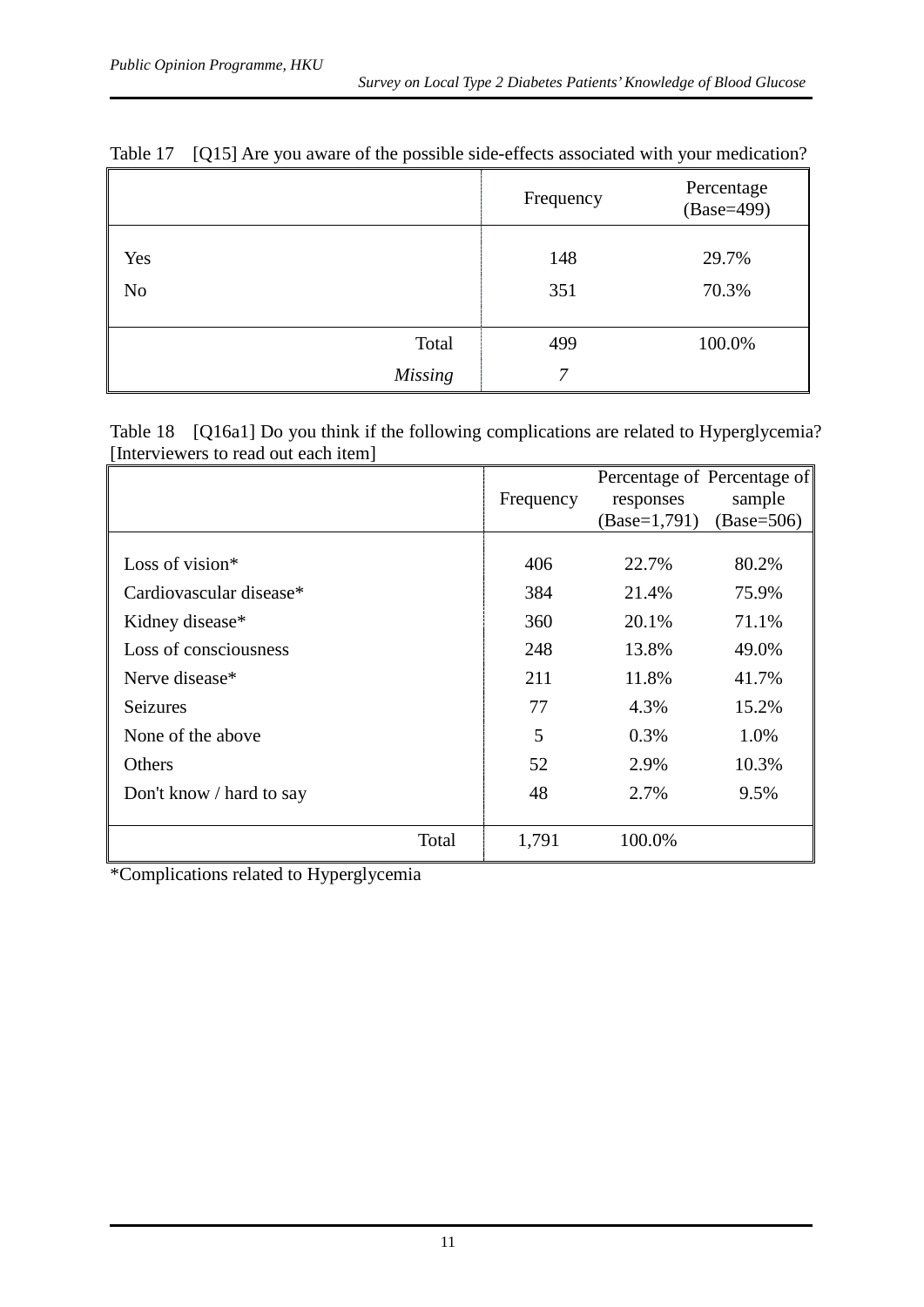|                          |           | Percentage of Percentage of |              |
|--------------------------|-----------|-----------------------------|--------------|
|                          | Frequency | responses                   | sample       |
|                          |           | $(Base=1,207)$              | $(Base=506)$ |
|                          |           |                             |              |
| Loss of consciousness**  | 263       | 21.8%                       | 52.0%        |
| Cardiovascular disease   | 227       | 18.8%                       | 44.9%        |
| Loss of vision           | 180       | 14.9%                       | 35.6%        |
| Kidney disease           | 178       | 14.7%                       | 35.2%        |
| Nerve disease            | 111       | 9.2%                        | 21.9%        |
| Seizures**               | 71        | 5.9%                        | 14.0%        |
| None of the above        | 17        | 1.4%                        | 3.4%         |
| <b>Others</b>            | 36        | 3.0%                        | 7.1%         |
| Don't know / hard to say | 124       | 10.3%                       | 24.5%        |
|                          |           |                             |              |
| Total                    | 1,207     | 100.0%                      |              |

| Table 19 [Q16a2] Do you think if the following complications are related to Hypoglycemia? |
|-------------------------------------------------------------------------------------------|
| [Interviewers to read out each item]                                                      |

\*Complications related to Hypoglycemia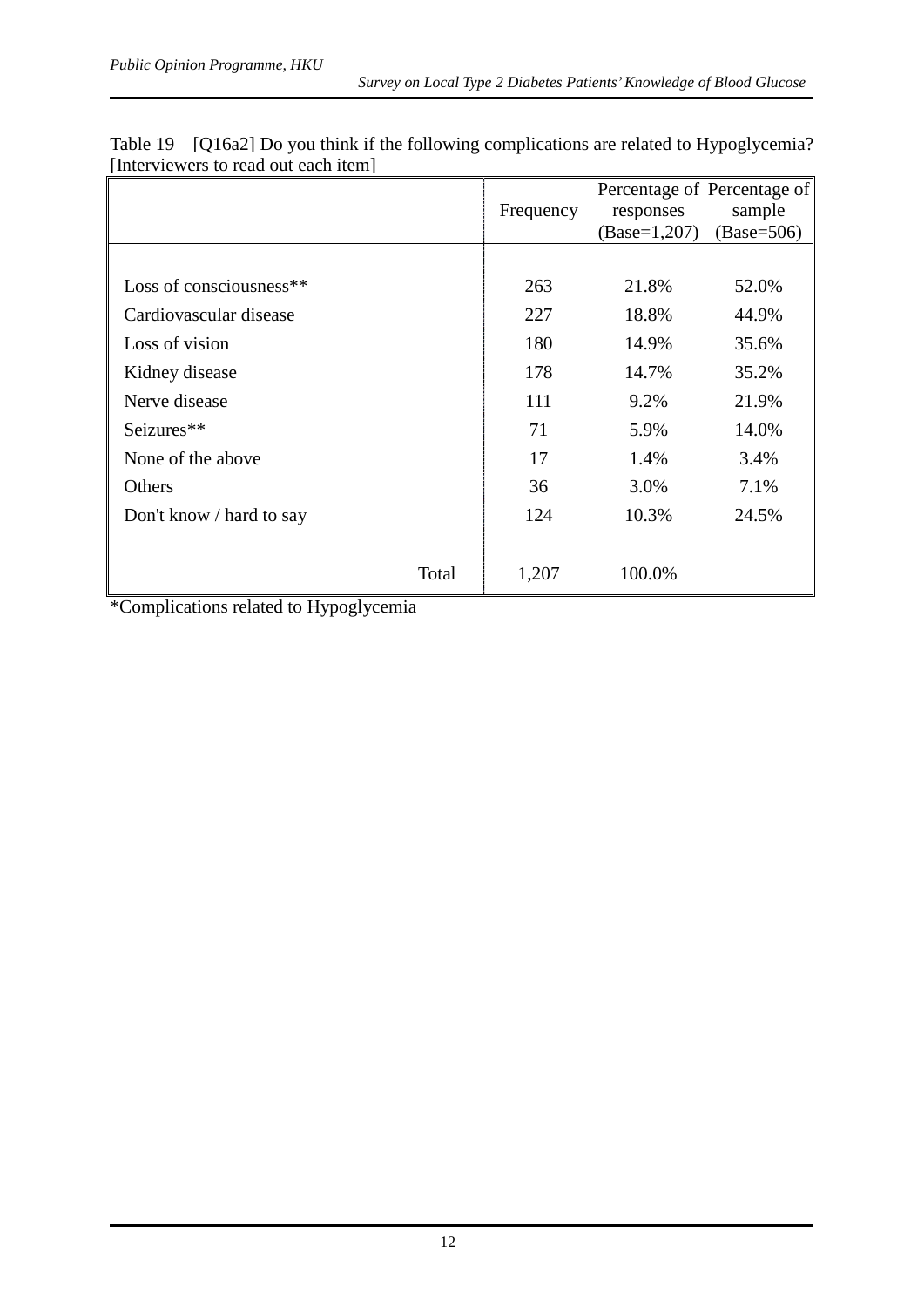|                                         | Percentage of Percentage of |             |             |
|-----------------------------------------|-----------------------------|-------------|-------------|
|                                         | Frequency                   | responses   | sample      |
|                                         |                             | $(Base=58)$ | $(Base=52)$ |
|                                         |                             |             |             |
| Foot problem                            | 24                          | 41.4%       | 46.2%       |
| Skin problem                            | 8                           | 13.8%       | 15.4%       |
| Wounds difficult to heal                | 7                           | 12.1%       | 13.5%       |
| Liver problem                           | 5                           | 8.6%        | 9.6%        |
| Others (See below)                      | 14                          | 24.1%       | 26.9%       |
|                                         |                             |             |             |
| Total                                   | 58                          | 100.0%      |             |
| Other responses that cannot be grouped: |                             |             |             |
|                                         |                             |             |             |
| <b>Numbness</b>                         | $\overline{2}$              | 3.4%        | 3.8%        |
| <b>Dizziness</b>                        | $\overline{2}$              | 3.4%        | 3.8%        |
| <b>Tremor</b> hands                     | 1                           | 1.7%        | 1.9%        |
| <b>Blood</b> circulation                | 1                           | 1.7%        | 1.9%        |
| Body numb / pain                        | 1                           | 1.7%        | 1.9%        |
| Spasm                                   | 1                           | 1.7%        | 1.9%        |
| Bad appetite                            | 1                           | 1.7%        | 1.9%        |
| Fatigue                                 | 1                           | 1.7%        | 1.9%        |
| Bone pain                               | $\mathbf{1}$                | 1.7%        | 1.9%        |
| Frequent urination                      | 1                           | 1.7%        | 1.9%        |
| Brain problem                           | 1                           | 1.7%        | 1.9%        |
| Cholesterol                             | 1                           | 1.7%        | 1.9%        |
| Sub total                               | 14                          | 24.1%       | 26.9%       |

Table 20 [Q16b\_1] [Interviewers then probe] As far as you know, any other complications are related to hyperglycemia?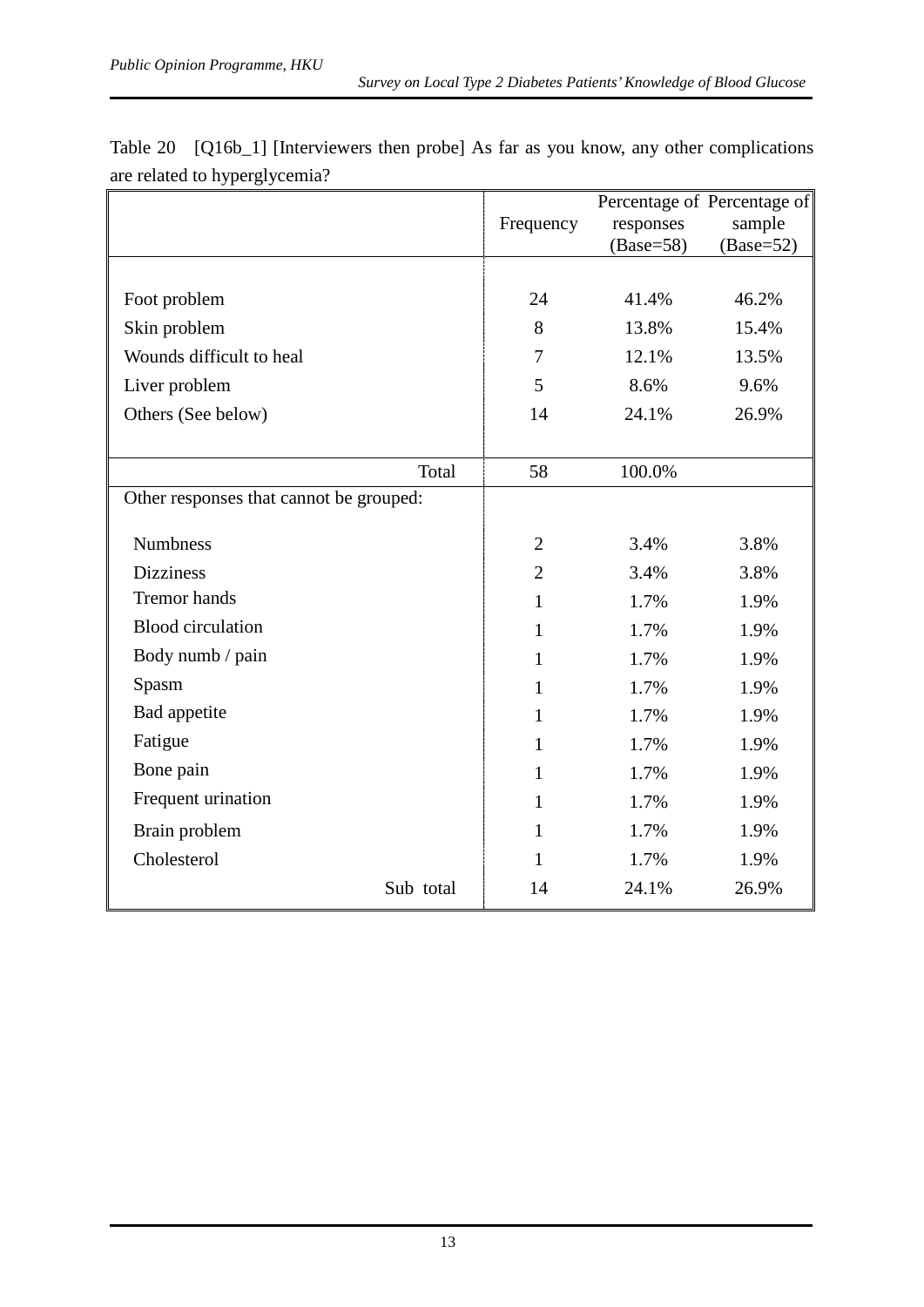|                                         |                |             | Percentage of Percentage of |
|-----------------------------------------|----------------|-------------|-----------------------------|
|                                         | Frequency      | responses   | sample                      |
|                                         |                | $(Base=39)$ | $(Base=36)$                 |
|                                         |                |             |                             |
| <b>Dizziness</b>                        | 16             | 41.0%       | 44.4%                       |
| Foot problem                            | 9              | 23.1%       | 25.0%                       |
| Sweating                                | 3              | 7.7%        | 8.3%                        |
| Others (See below)                      | 11             | 28.2%       | 30.6%                       |
|                                         |                |             |                             |
| Total                                   | 39             | 100.0%      |                             |
| Other responses that cannot be grouped: |                |             |                             |
|                                         |                |             |                             |
| Weak limbs                              | $\overline{2}$ | 5.1%        | 5.6%                        |
| Wounds difficult to heal                | $\overline{2}$ | 5.1%        | 5.6%                        |
| <b>Tremor</b> hands                     | 1              | 2.6%        | 2.8%                        |
| Skin disease, fatigue                   | 1              | 2.6%        | 2.8%                        |
| <b>Blood</b> circulation                | 1              | 2.6%        | 2.8%                        |
| Liver problem                           | 1              | 2.6%        | 2.8%                        |
| Bad appetite                            | 1              | 2.6%        | 2.8%                        |
| <b>Dizziness</b>                        | 1              | 2.6%        | 2.8%                        |
| Sub total                               | 10             | 25.6%       | 27.8%                       |

Table 21 [Q16b\_2] [Interviewers then probe] As far as you know, any other complications are related to hyperglycemia?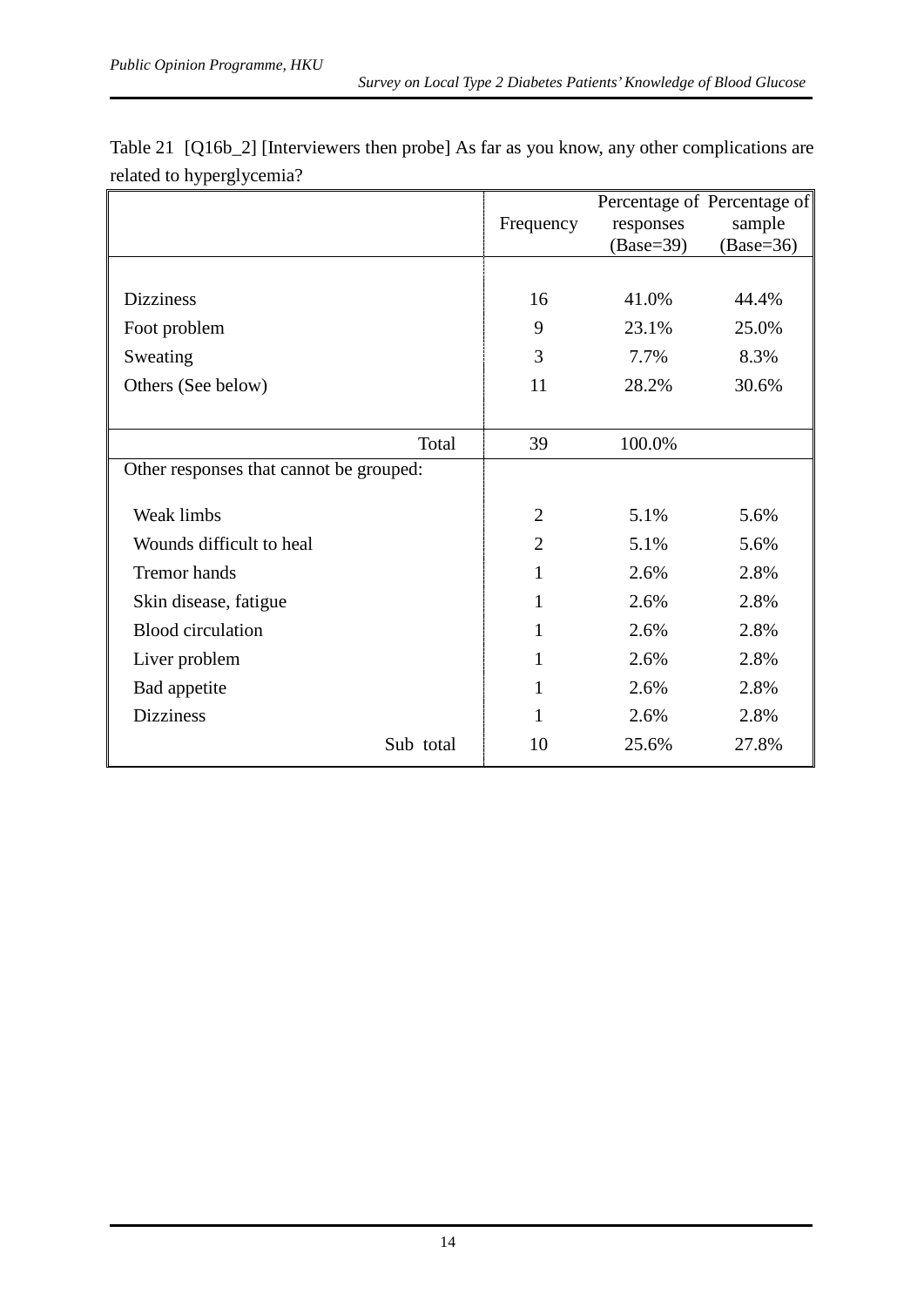|                                                          |                  | Percentage of Percentage of |              |
|----------------------------------------------------------|------------------|-----------------------------|--------------|
|                                                          | Frequency        | responses                   | sample       |
|                                                          |                  | $(Base=1,012)$              | $(Base=505)$ |
|                                                          |                  |                             |              |
| Family doctors / GOPS doctors / medical<br>professionals | 292              | 28.9%                       | 57.8%        |
| Newspapers                                               | 119              | 11.8%                       | 23.6%        |
| Pamphlets / leaflets / posters                           | 115              | 11.4%                       | 22.8%        |
| Other doctors / medical professionals                    | 100              | 9.9%                        | 19.8%        |
| TV                                                       | 93               | 9.2%                        | 18.4%        |
| Family members / friends / relatives /<br>colleagues     | 68               | 6.7%                        | 13.5%        |
| Magazines                                                | 63               | 6.2%                        | 12.5%        |
| Radio                                                    | 52               | 5.1%                        | 10.3%        |
| Internet                                                 | 28               | 2.8%                        | 5.5%         |
| Talk                                                     | 17               | 1.7%                        | 3.4%         |
| Lessons / books                                          | 8                | 0.8%                        | 1.6%         |
| No information obtained                                  | 4                | 0.4%                        | 0.8%         |
| Others (See below)                                       | 7                | 0.7%                        | 1.4%         |
| Don't know / hard to say                                 | 46               | 4.5%                        | 9.1%         |
|                                                          |                  |                             |              |
| Total                                                    | 1,012            | 100.0%                      |              |
| <b>Missing</b>                                           | $\boldsymbol{l}$ |                             |              |
| Other responses that cannot be grouped:                  |                  |                             |              |
|                                                          |                  |                             |              |
| Elderly home                                             |                  | 0.1%                        | 0.2%         |
| Every channels with information related to<br>this       | $\mathbf{1}$     | 0.1%                        | 0.2%         |
| Community centre                                         | $\mathbf{1}$     | 0.1%                        | 0.2%         |
| Health centre                                            | $\mathbf{1}$     | 0.1%                        | 0.2%         |
| Rehabilitation association                               | $\mathbf{1}$     | 0.1%                        | 0.2%         |
| Discussion with other patients                           | 1                | 0.1%                        | 0.2%         |
| Diabetic patient association                             | $\mathbf{1}$     | 0.1%                        | 0.2%         |
| Sub total                                                | 7                | 0.7%                        | 1.4%         |

Table 22 [Q17] Through what channel(s) do you usually get information on type 2 diabetes treatment or related health information? (Do not read out answers, multiple answers allowed)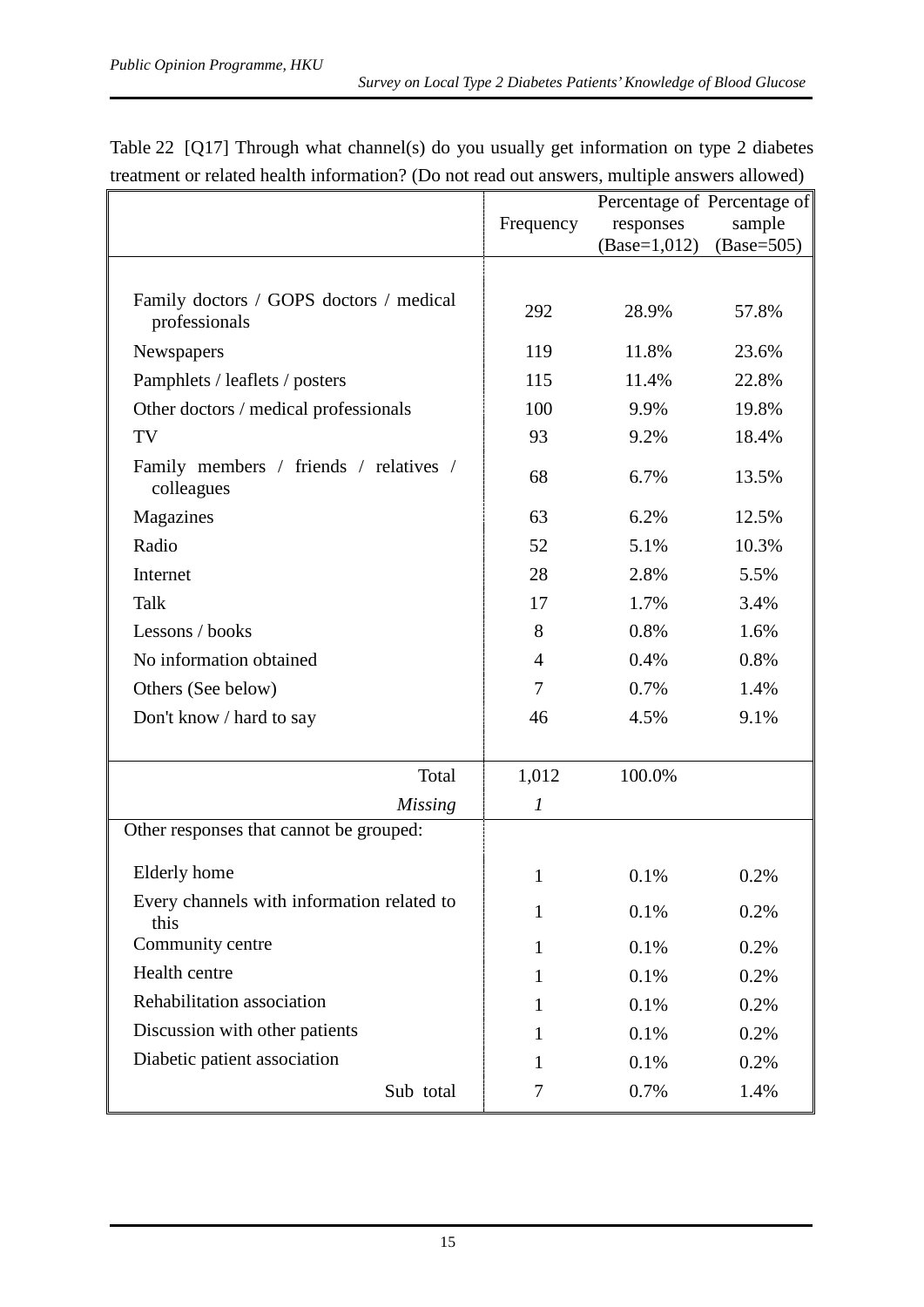|                          | Frequency | Percentage<br>$(Base=506)$ |
|--------------------------|-----------|----------------------------|
|                          |           |                            |
| Public doctors           | 462       | 91.3%                      |
| Private doctors          | 431       | 8.5%                       |
| Don't know / hard to say |           | 0.2%                       |
|                          |           |                            |
| Total                    | 506       | 100.0%                     |

Table 23 [Q18] Finally, do you receive healthcare service mostly from public or private doctors?

Table 24 [Q19] So is the doctor who is currently following up with / treating your Diabetes a general practitioner (GP) or a specialist (for example an endocrinologist)?

|                           | Frequency | Percentage<br>$(Base=506)$ |
|---------------------------|-----------|----------------------------|
|                           |           |                            |
| General practitioner (GP) | 261       | 51.6%                      |
| Specialist                | 198       | 39.1%                      |
| Don't know / hard to say  | 47        | 9.3%                       |
|                           |           |                            |
| Total                     | 506       | 100.0%                     |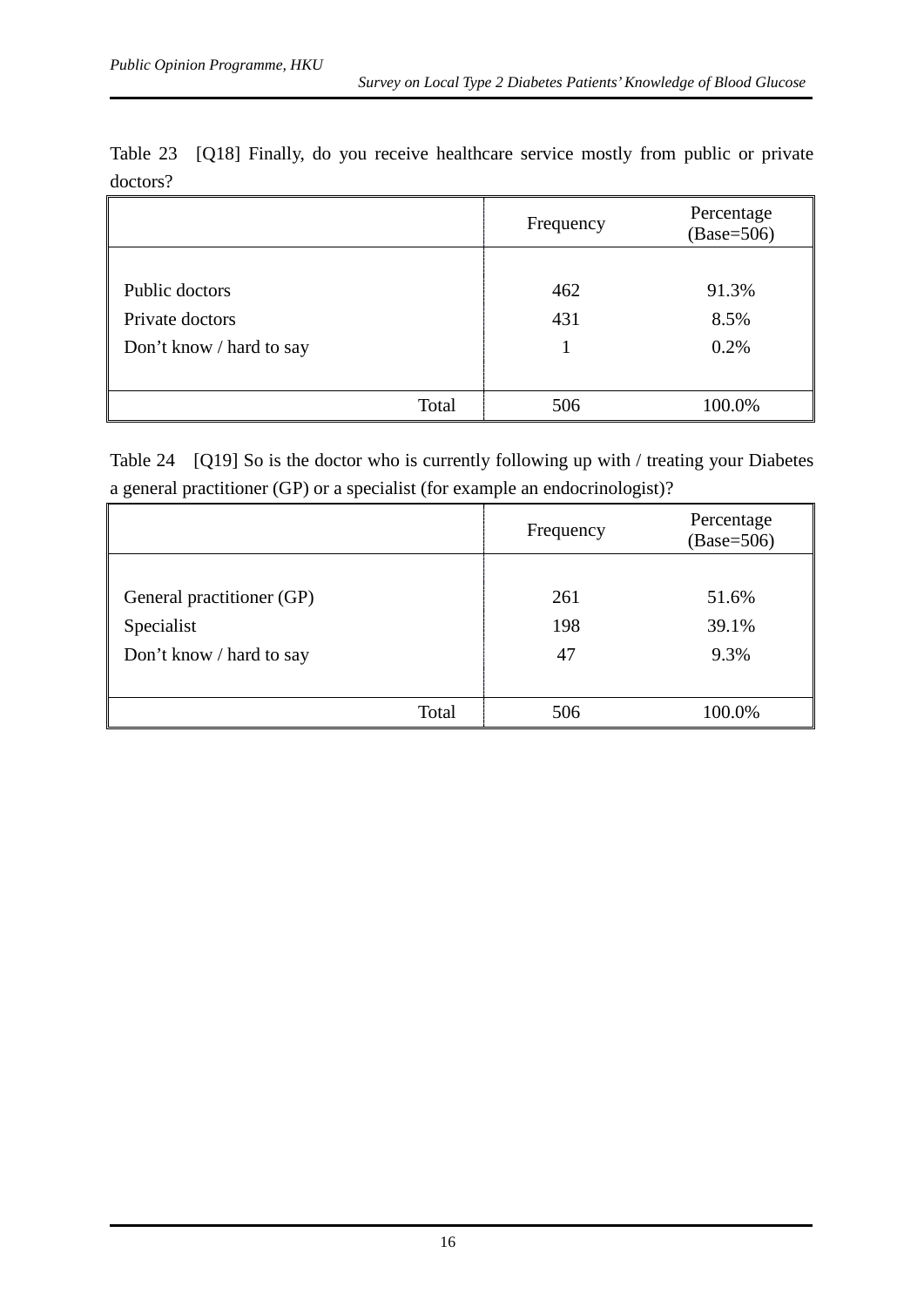# V. Demographic information of respondents

#### Table 25 Gender

|                | Percentage<br>Frequency<br>$(Base=506)$ |                |
|----------------|-----------------------------------------|----------------|
| Male<br>Female | 232<br>274                              | 45.8%<br>54.2% |
| Total          | 506                                     | 100.0%         |

#### Table 26 Age

|                | Frequency      | Percentage<br>$(Base=504)$ |
|----------------|----------------|----------------------------|
|                |                |                            |
| $21 - 29$      | $\overline{2}$ | 0.4%                       |
| $30 - 39$      | 3              | 0.6%                       |
| $40 - 49$      | 12             | 2.4%                       |
| $50 - 59$      | 103            | 20.4%                      |
| 60 or above    | 384            | 76.2%                      |
|                |                |                            |
| Total          | 504            | 100.0%                     |
| <b>Missing</b> | $\overline{2}$ |                            |

#### Table 27 Education attainment

|                   | Percentage<br>Frequency<br>$(Base=500)$ |        |
|-------------------|-----------------------------------------|--------|
|                   |                                         |        |
| Primary or below  | 254                                     | 50.8%  |
| Secondary         | 219                                     | 43.8%  |
| Tertiary or above | 27                                      | 5.4%   |
|                   |                                         |        |
| Total             | 500                                     | 100.0% |
| <b>Missing</b>    | 6                                       |        |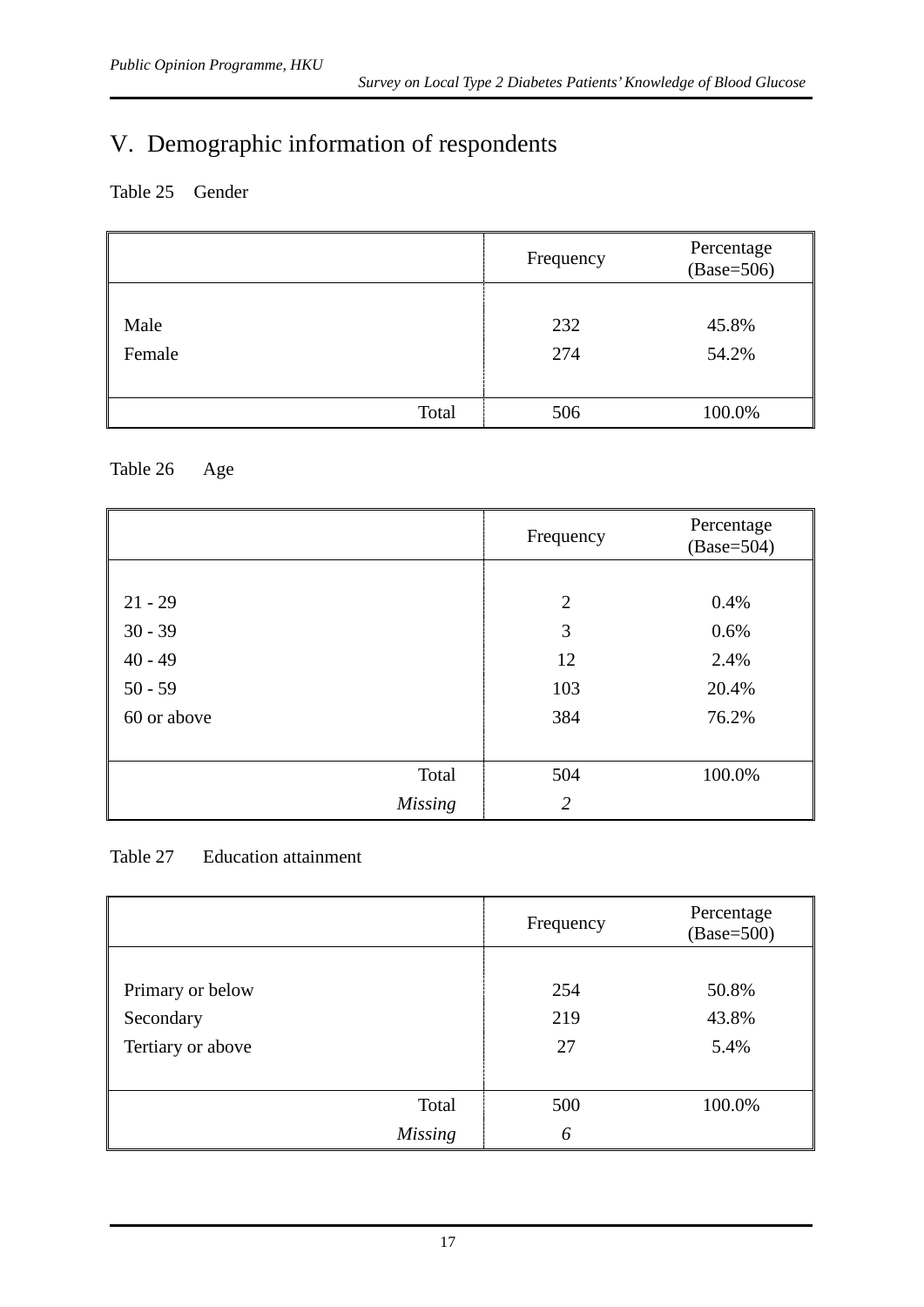#### Table 28 Occupation

|                                                        | Frequency | Percentage<br>$(Base=503)$ |
|--------------------------------------------------------|-----------|----------------------------|
|                                                        |           |                            |
| Working class                                          | 74        | 14.7%                      |
| Retired                                                | 322       | 64.0%                      |
| Seeking job, unemployed and other non<br>working class | 15        | 3.0%                       |
| Housewife                                              | 92        | 18.3%                      |
|                                                        |           |                            |
| Total                                                  | 503       | 100.0%                     |
| <i>Missing</i>                                         | 3         |                            |

## Table 29 Living district

|                        | Percentage<br>Frequency<br>$(Base=502)$ |        |
|------------------------|-----------------------------------------|--------|
|                        |                                         |        |
| Hong Kong Island       | 91                                      | 18.1%  |
| Kowloon                | 163                                     | 32.5%  |
| <b>New Territories</b> | 248                                     | 49.4%  |
|                        |                                         |        |
| Total                  | 502                                     | 100.0% |
| <b>Missing</b>         | 4                                       |        |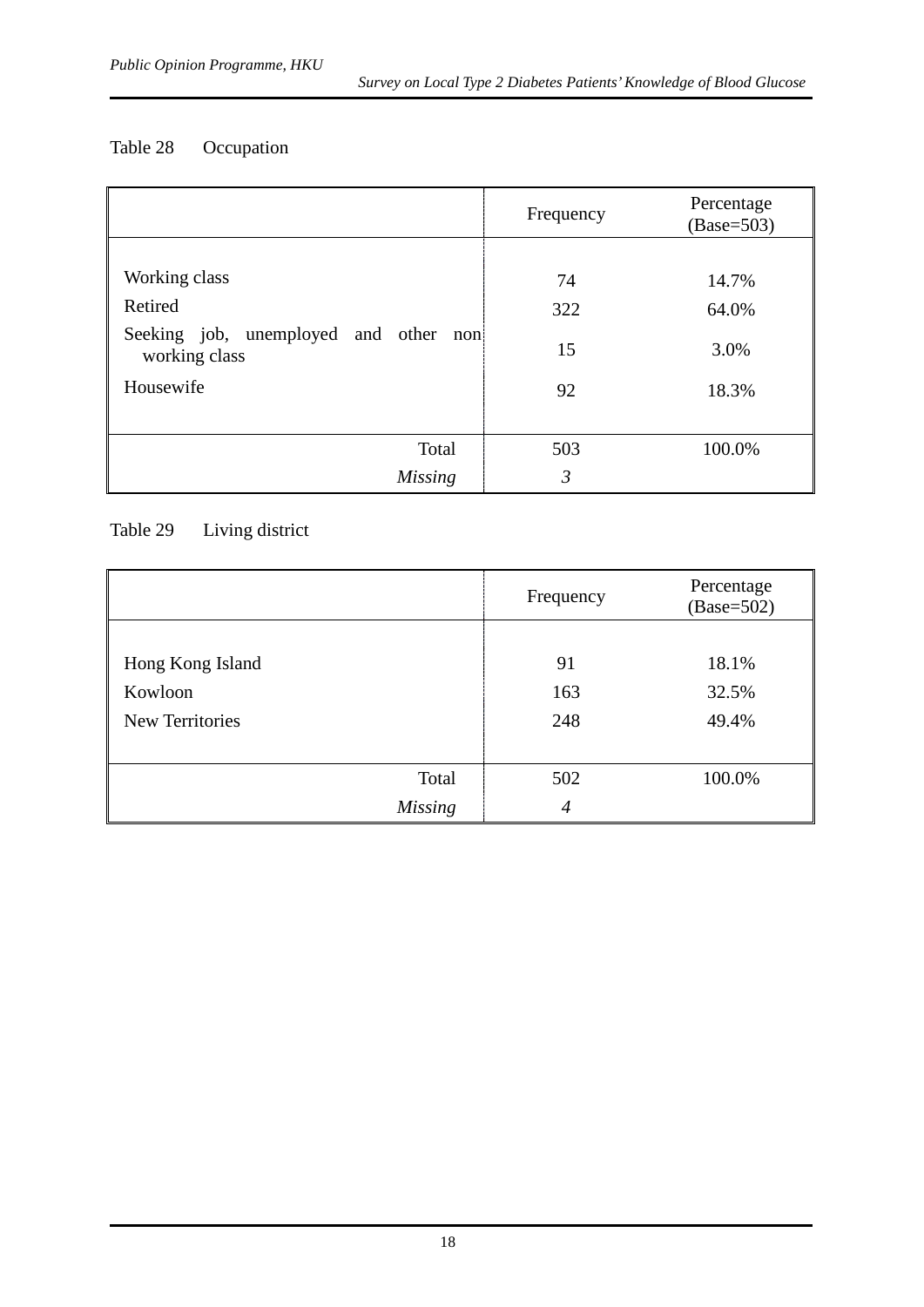**Appendix 1**

# **Bilingual Questionnaire**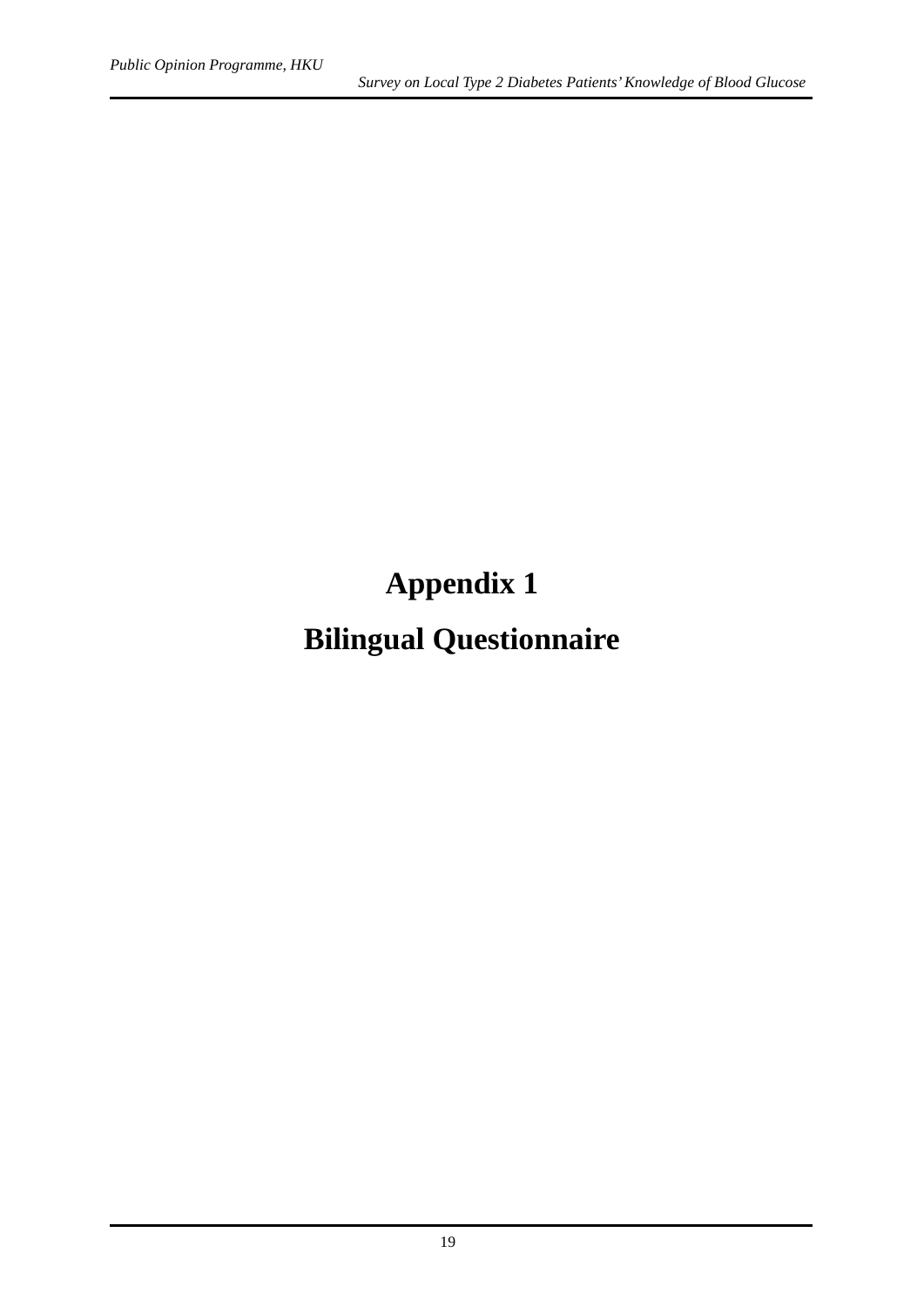# 二型糖尿病患者對血糖的認知 意見調查

# **Survey on Local Type 2 Diabetes Patients'**

# **Knowledge of Blood Glucose**

# 調查問卷 (定稿) Survey Questionnaire (Final Version)

**2012** 年 **5** 月 **3** 日

**May 3, 2012**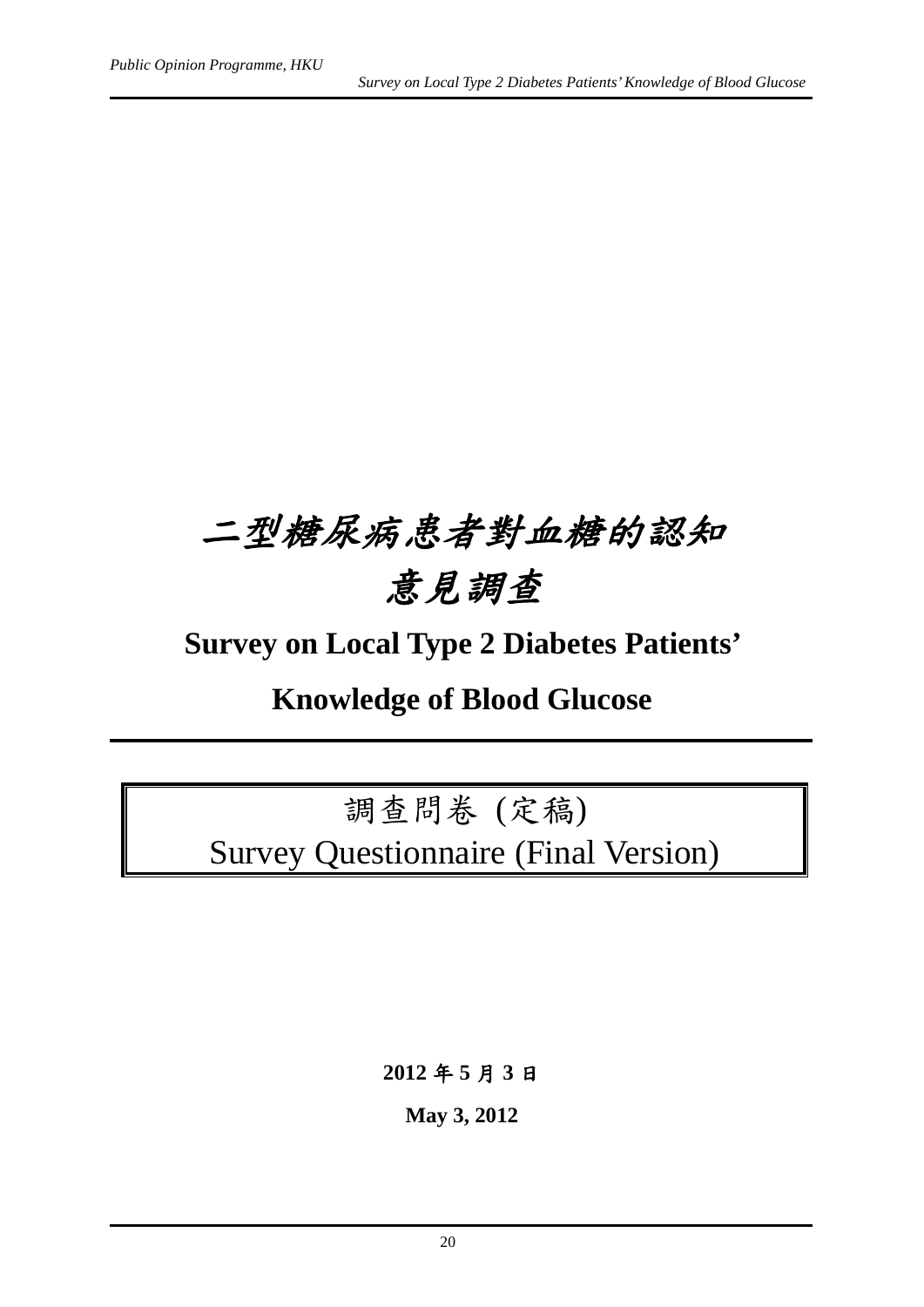# 第一部分自我介紹 **Part I Self Introduction**

喂,先生/小姐/太太你好,我姓 X,我係香港大學民意研究計劃既訪問員,我地受香 港專科醫生學會委託進行有關二型糖尿病患者對糖尿病既認知調查,想問你一 D 關於血 糖認知、檢測及控制方法既意見,我地只會阻你幾分鐘時間。請你放心,你既電話號碼 係經由我地既電腦隨機抽樣抽中既,而你提供既資料係會絕對保密既。如果你對今次既 訪問有任何疑問,你可以打去熱線電 xxxx-xxxx 同我地既督導員 X 先生聯絡,又或者喺 辦公時間致電 xxxx-xxxx 向香港大學操守委員會【即香港大學非臨床研究操守委員會】 查詢今次既調查。

Good evening! My name is X. I'm an interviewer from the Public Opinion Programme of the University of Hong Kong. We are commissioned by the Hong Kong Specialist Medical Association to conduct a survey on Type II Diabetes patients' knowledge of Blood Glucose and would like to ask for your views on the blood glucose level, checking and control measures which would only take you a few minutes, and you can choose to terminate the interview any time. Please be rest assured that your phone number is randomly selected by our computer and your information provided will be kept strictly confidential. If you have any questions about the research, you can call xxxx xxxx to talk to our supervisor Mr X. If you want to know more about the rights as a participant, please contact the Human Research Ethics Committee for Non-Clinical Faculties of the University of Hong Kong at xxxx-xxxx during office hours.

Q1 請問你既電話號碼係唔係 xxxx-xxxx? Is your telephone number xxxx-xxxx? 係 唔係 → 訪問告終,多謝合作,拜拜 Yes

 $No \rightarrow$  Interview ends, thank you for our co-operation, bye-bye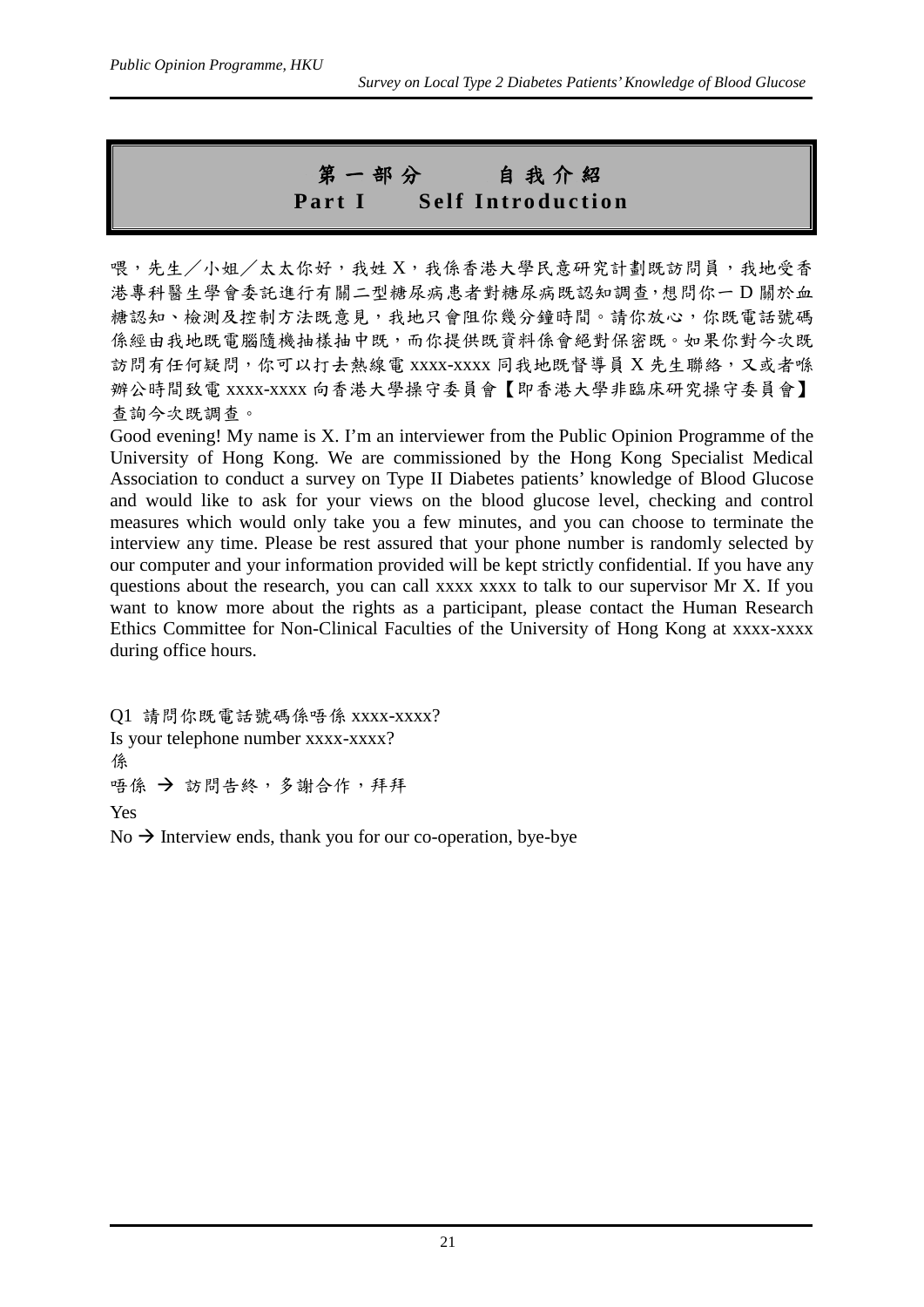# 第二部分選出被訪者 **Part II Selection of Participants**

[S1] 呢份問卷既訪問對象係 18 歲或以上患有二型糖尿病既香港居民,請問你屋企宜家 有幾多位屬於呢個組別既呢?

The target respondents of this survey are type II diabetes patients living in Hong Kong, who aged 18 or above, and mainly use western medical treatment. How many family members at your home now belong to this group?

有一位 → 跳至 S2 [如合資格家庭成員不是接聽電話者,請邀請合資格家庭成員聽電話 並重覆自我介紹]

有多過一位, \_\_\_位【入實數】 → 跳至 S3

冇 → 訪問告終,多謝合作,拜拜

訪者拒絕回答 → 訪問告終,多謝合作,拜拜

One  $\rightarrow$  S2 [If the eligible member is not the one who picked up the phone, please invite the eligible member to participate and interviewer to repeat self-introduction]

More than one, number of eligible people:  $\frac{1}{2}$  [Input exact figure]  $\rightarrow$  S3

 $No \rightarrow$  Interview ends

Refused to answer  $\rightarrow$  Interview ends

[S2] 為左保障數據既真確性, 訪問可能會被錄音, 但只會用作內部參考, 請問可唔可 以訪問呢?

For quality control purpose, our conversation may be recorded but will be destroyed shortly after our quality control process is completed. Is it okay for us to start this survey?

可以→ S3 唔可以→ 訪問告終,多謝合作,拜拜  $Yes \rightarrow S3$  $\rm No \rightarrow$  Interview ends, thank you for our co-operation, bye-bye

[S3] 因為多過一位, 我地希望所有合資格既家庭成員都有同等機會接受訪問, 所以想 請即將生日果位黎聽電話。(訪問員可舉例說明:『即係有冇 5 月或未來三個月內生日既 人係度?』)【開始訪問前,訪問員必須讀出:為左保障數據既真確性,訪問可能會被錄音, 但只會用作內部參考。】

請問可唔可以呢?

Because there are more than one, we hope every eligible family member has equal chance to be interviewed, may I speak to the family member who will have his / her birthday next? (Interviewer can give out an example: "that is, is there is anyone who will have his / her birthday in May or in the future 3 months?" [Before the interview starts, the interviewer must read out: for quality control purpose, our conversation may be recorded but will be destroyed shortly after our quality control process is complete.]

Is it okay for us to start this survey?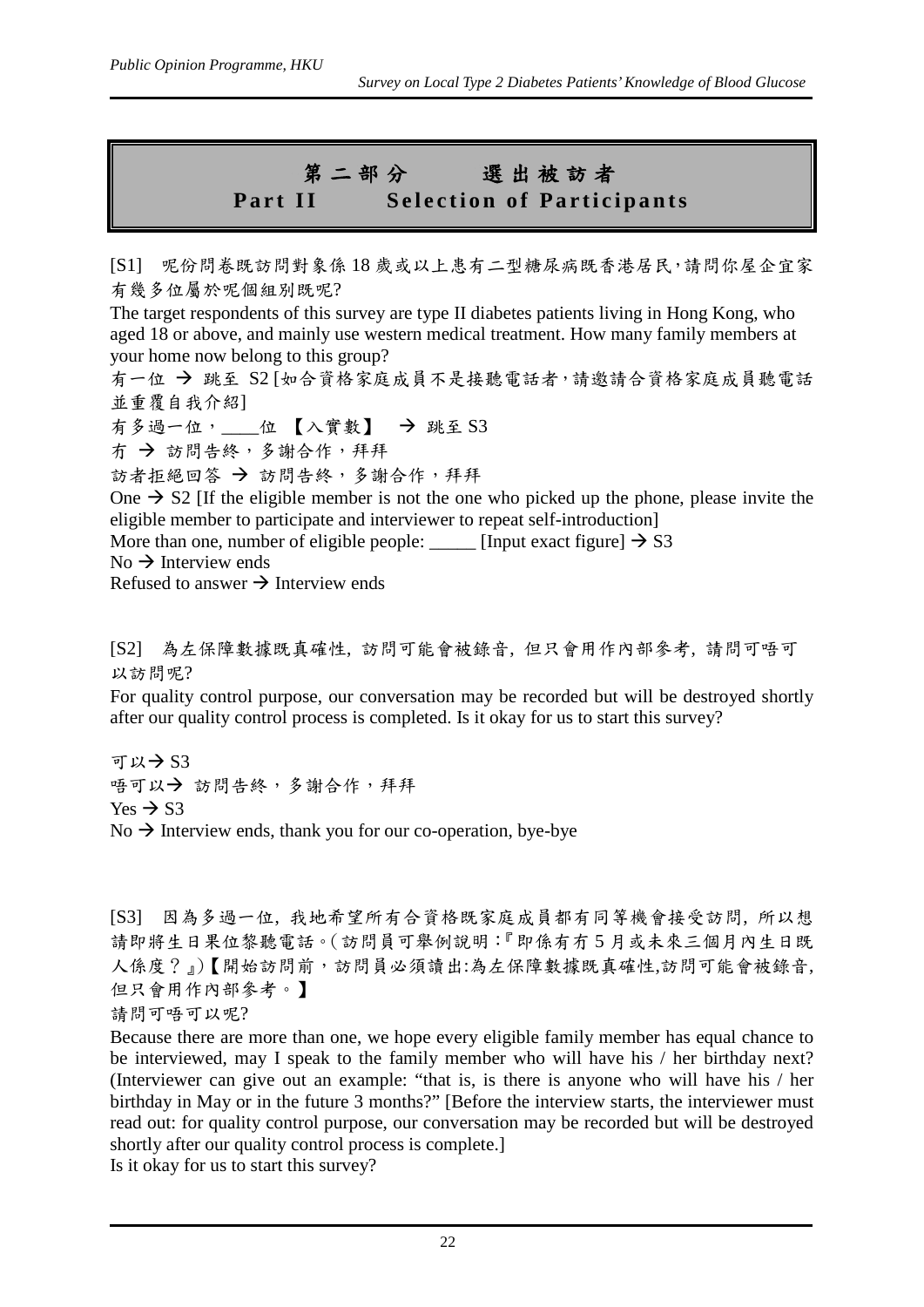可以 - 接聽電話的人士是被訪者 → 跳至 S4 可以 - 其他家人是被訪者【訪問員請重覆自我介紹】→ 跳至 S4 被選中的家庭成員不在家/沒空【訪問員請另約時間再致電】 唔可以 - 家人拒絕回答 → 訪問告終,多謝合作,拜拜 唔可以 - 訪者拒絕回答 → 訪問告終,多謝合作,拜拜 Yes, the person received the call is the eligible respondent  $\rightarrow$  S4 Yes, another family member is the eligible respondent  $\rightarrow$  Interviewer repeats self-introduction  $\rightarrow$  S<sub>4</sub> Yes, the eligible family member is not present / available  $\rightarrow$  Interviewer makes an appointment No, the eligible family member refused to answer  $\rightarrow$  Interview ends No, the person received the call refused to answer  $\rightarrow$  Interview ends [S4] 咁請問你係唔係患有二型糖尿病,同埋以西醫作為主要治療同跟進? Then, may I know if you are diagnosed with Type II Diabetes, and mainly use western medical treatment? 係 → 開始訪問 唔係 → 訪問告終,多謝合作,拜拜 唔清楚 → 訪員略為解釋二型糖尿病的病者情況,如被訪者始終未能否定是二型患者, 訪問告終,多謝合作,拜拜 拒答 → 訪問告終,多謝合作,拜拜  $Yes \rightarrow$  Interview starts

 $No<sup>3</sup>$  Interview ends, thanks for your cooperation, bye-bye

Not sure  $\rightarrow$  Interviewers to give a brief explanation of what is Type II Diabetes, and if the respondent still cannot confirm if s/he is a Type II patient, interview ends, thanks for your cooperation, bye-bye

Refuse to answer  $\rightarrow$  Interview ends, thanks for your cooperation, bye-bye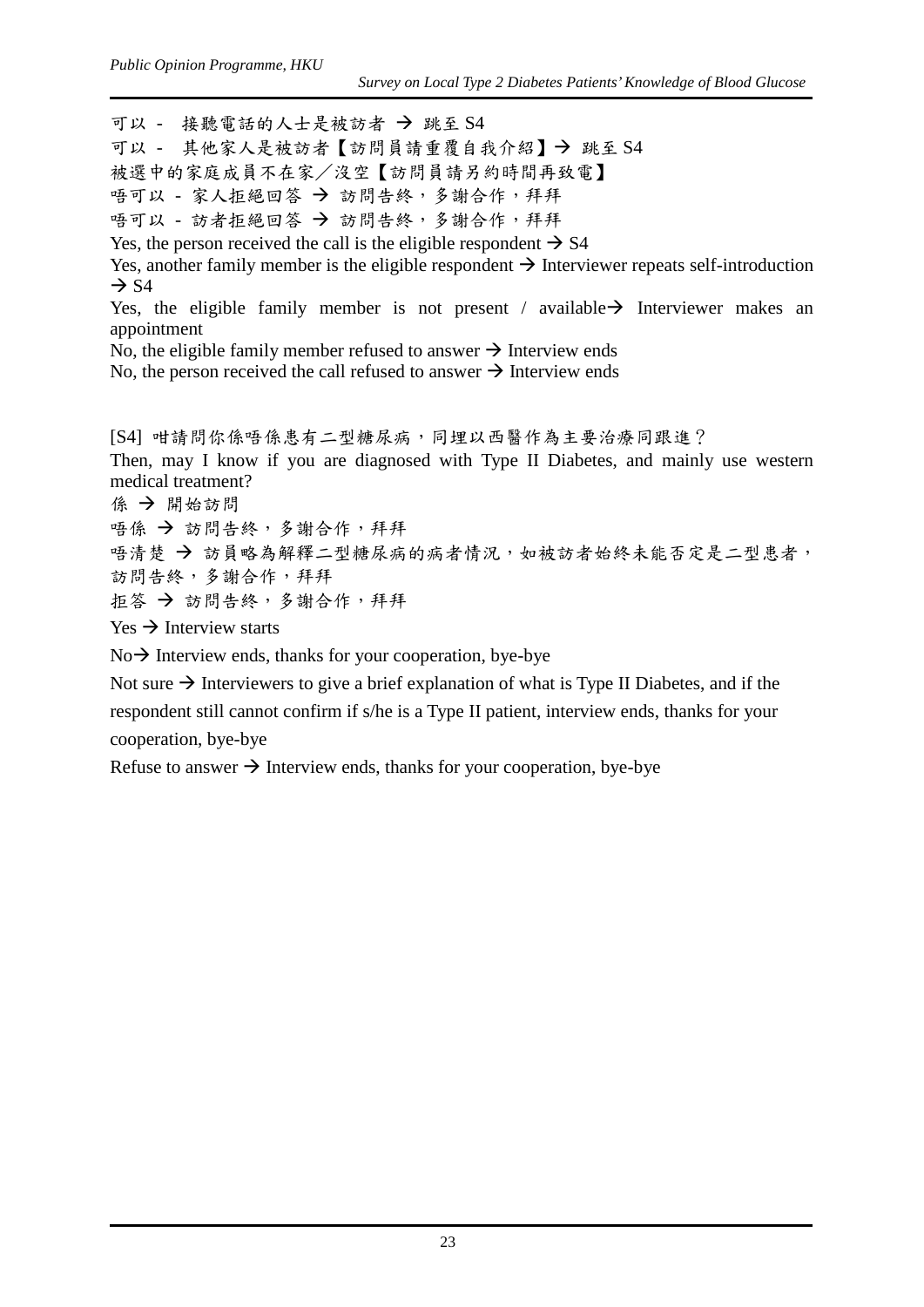*Survey on Local Type 2 Diabetes Patients' Knowledge of Blood Glucose*

| 第三部分     | 問卷主體部分                  |
|----------|-------------------------|
| Part III | <b>Survey Questions</b> |

#### 關於二型糖尿

#### **About Type II Diabetes**

#### **[Q1]**請問你患左二型糖尿病幾耐? **How long have you been diagnosed with type 2 diabetes?**

| 5年或以下                              | 5 years or less                                                                          |
|------------------------------------|------------------------------------------------------------------------------------------|
| $6 - 10$ 年                         | $6 - 10$ years                                                                           |
| $11 - 15$ 年                        | $11 - 15$ years                                                                          |
| $16 - 20$ 年<br>21年或以上<br>唔知道 / 唔記得 | $16 - 20$ years<br>21 years or longer<br>Don't know / can't remember<br>Refuse to answer |
| 拒答                                 |                                                                                          |

#### **[Q2]**咁你第一次出現糖尿病症狀,到你確診患上二型糖尿病相隔左幾耐? **How long did it take between experiencing your first symptom and being diagnosed with type 2 diabetes?**

| 少於 3 個月   | Less than 3 months                    |
|-----------|---------------------------------------|
| $4-6$ 個月  | $4 - 6$ months                        |
| 7-12個月    | $7 - 12$ months                       |
| 13-24 個月  | $13 - 24$ months                      |
| 多於 24 個月  | Longer than 24 months                 |
|           | Didn't experience any symptoms before |
| 確診前未有發現症狀 | being diagnosed                       |
| 唔知道 / 唔記得 | Don't know / can't remember           |
| 拒答        | Refuse to answer                      |

#### **[Q3]**你知唔知道糖尿病有機會導致乜野併發症?如知道,請你試講出一 **d** 例子。**[**不讀 答案,可選多項**]**

**Do you know what complications diabetes can lead to? If yes, please provide examples. [Do not read out answers, multiple answers allowed]**

知道

- 心臟病/心血管疾病:影響心臟及血管,並可能導致致命的並發症,如冠心病 (導致 心臟病發作) 和中風
- 腎臟疾病 (糖尿病腎病):可導致腎功能完全衰竭及和需要腎透析或腎移植
- 神經疾病 (糖尿病腎病變):最終可導致腳趾、腳和下肢潰瘍和截肢的情況
- 眼疾 (糖尿病視網膜病變): 視網膜損壞, 可導致視力減退
- 其他,請註明: \_\_\_\_\_\_\_\_\_

#### 唔知道

拒答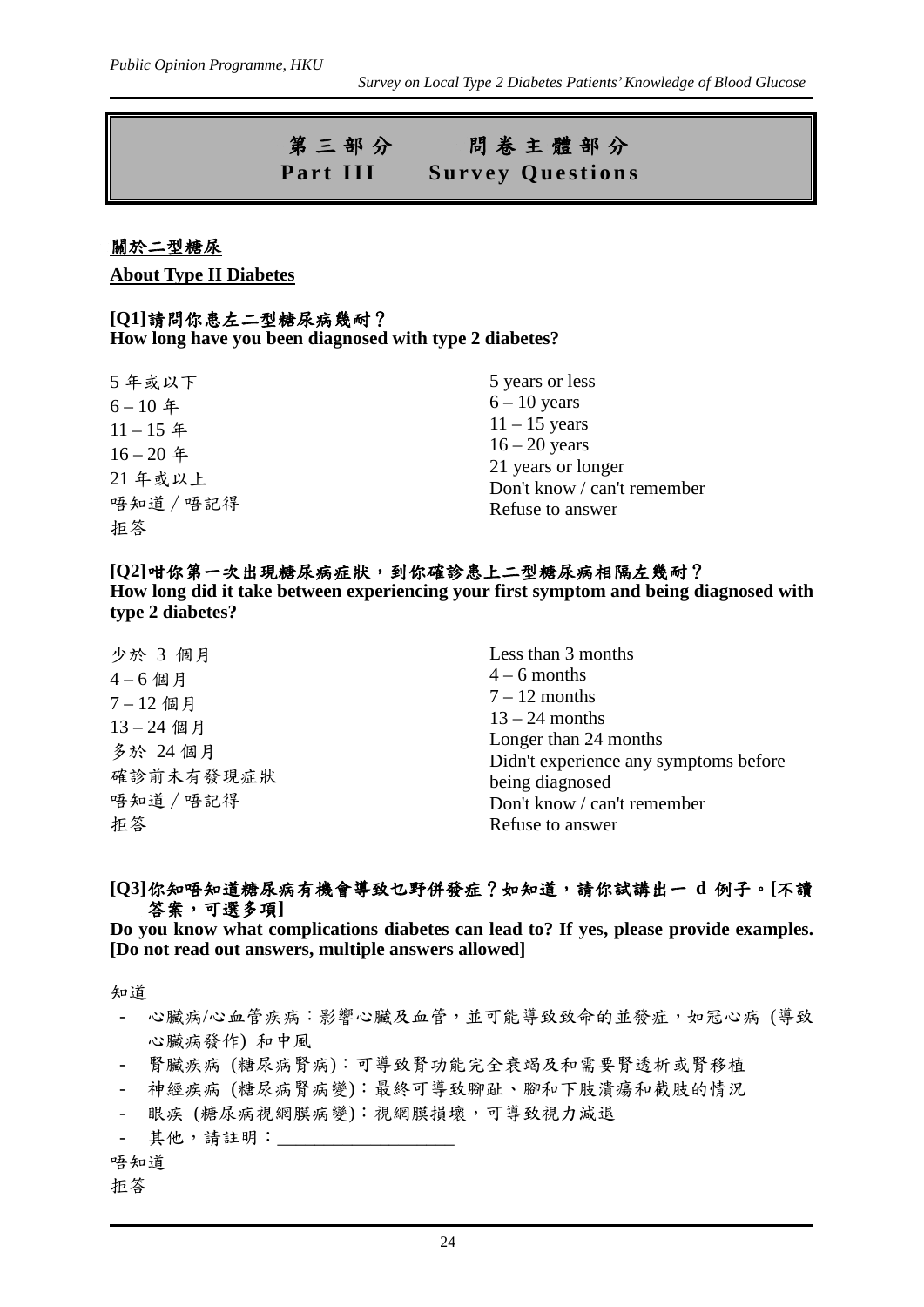#### Yes

- Cardiovascular disease: affects the heart and blood vessels and may cause fatal complications such as coronary heart disease (leading to heart attack) and stroke
- Kidney disease (diabetic nephropathy): can result in total kidney failure and the need for dialysis or kidney transplant
- Nerve disease (diabetic neuropathy): can ultimately lead to ulceration and amputation of the toes, feet and lower limbs
- Eye disease (diabetic retinopathy): characterised by damage to the retina of the eye which can lead to vision loss
- Others, please specify:

No

Refuse to answer

#### **[Q4]**你認為自己有幾了解二型糖尿病?**[**訪員追問程度**]**

**How well informed do you think you are about type 2 diabetes? [Interviewers to probe intensity]**

| 非常了解                            | Extremely well informed                                                                  |
|---------------------------------|------------------------------------------------------------------------------------------|
| 幾了解                             | Well informed                                                                            |
| 一半半                             | Half-half                                                                                |
| 唔係好了解<br>完全唔了解<br>唔知 / 難講<br>拒答 | Not well informed<br>Not informed at all<br>Don't know / hard to say<br>Refuse to answer |

#### 血糖控制方面

**Control of Blood Glucose**

#### **[Q5]**你有冇聽過 **HbA1c**,即 **"**糖化血色素**"**?如果有,咁你清唔清楚了解佢同二型糖尿 病既關係**?**

**Have you ever heard of HbA1c? If yes, do you understand its relation with type 2 diabetes?**

有聽過,並清楚了解 HbA1c (糖化血色素) 同二型糖尿病既關係 有聽過,但唔清楚 HbA1c (糖化血色素) 同二型糖尿病既關係 冇聽過 唔知∕難講 拒答 Yes, I have heard and understand their relationship Yes, I have heard but don't understand the relationship No, I have not heard of it Don't know / hard to say Refuse to answer

#### (備註:不論受訪者回答知道或不知道,請向所有人解釋何謂血糖**)**

**(Note: No matter respondents answer "Yes" or "No", please explain what blood glucose is to everyone)**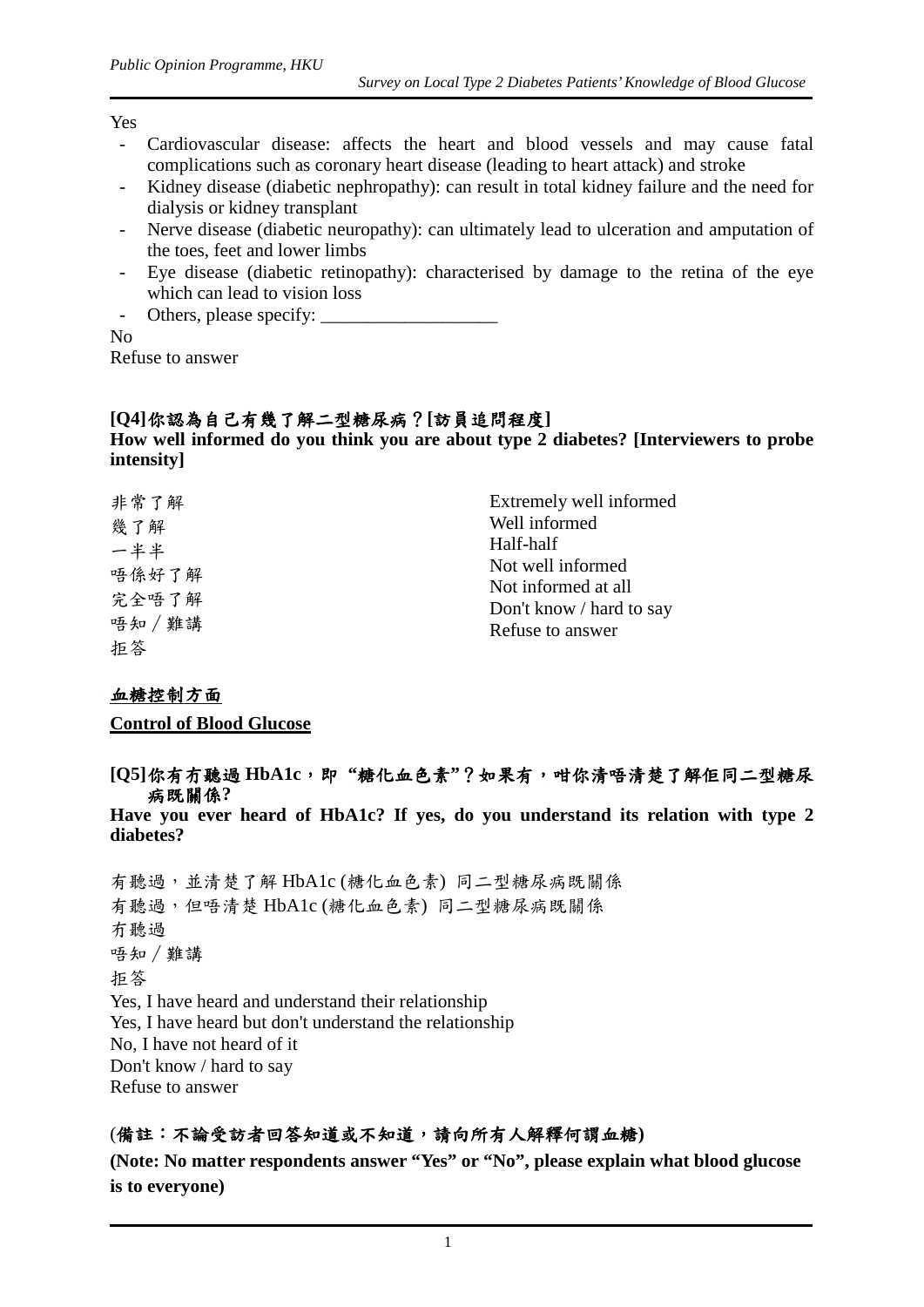#### **[**訪問員讀出:你既醫生會透過抽取血液樣本黎測試你既 **HbA1c (**糖化血色素**)** 指數 **–** 即係身體內紅血球所攜帶既葡萄糖份量,以檢測你既血糖水平。二型糖尿病既治療目 標,就係要將 **HbA1c (**糖化血色素**)** 指數控制係某個水平。**]**

**[Interviewers to read out: Your doctors will measure your HbA1c index through extracting blood sample – meaning the amount of glucose carried by red blood cells in your body, in order to examine your blood glucose level. The aim of medical treatment for type 2 diabetes is to control HbA1c index at a certain level.]**

#### **[Q6]**你平均幾耐會檢驗一次你既 **HbA1c (**糖化血色素**)** 指數**? How frequently will you check your HbA1c level?**

| 每日一次     | Once a day                         |
|----------|------------------------------------|
| 一星期最少一次  | At least once a week               |
| 一個月最少一次  | At least once a month              |
| 每2-6個月一次 | At least once every $2 - 6$ months |
|          | Once a year                        |
| 一年一次     | Don't know / hard to say           |
| 唔知 / 難講  | Refuse to answer                   |
| 拒答       |                                    |

咁請問你現時既 HbA1c (糖化血色素) 指數係幾多? What is your current HbA1c level?

| _____% [入實數]  | _____% [Input exact figure]               |
|---------------|-------------------------------------------|
| 唔知 / 難講 / 唔記得 | Don't know / hard to say / can't remember |
| 拒答            | Refuse to answer                          |

#### **[Q7]**你覺得你既糖尿病現時控制得好唔好**? [**訪員追問程度**]**

**How well do you think your diabetes is controlled currently? [Interviewers to probe intensity]**

| 非常好     | Extremely well           |
|---------|--------------------------|
| 幾好      | Quite well               |
| 一半半     | Half-half                |
| 唔係幾好    | Not quite well           |
|         | Not well at all          |
| 完全唔好    | Don't know / hard to say |
| 唔知 / 難講 | Refuse to answer         |
| 拒答      |                          |

#### **[Q8]**咁你知唔知道糖尿病人應該將 **HbA1c (**糖化血色素**)** 指數控制係乜野水平先算係最 好**?**

**Do you know what is considered to be an optimal or good HbA1c level for someone with type 2 diabetes?**

| 知道,<br>$\%$ | Yes.<br>$\%$     |
|-------------|------------------|
| 唔知道         | N٥               |
| 拒答          | Refuse to answer |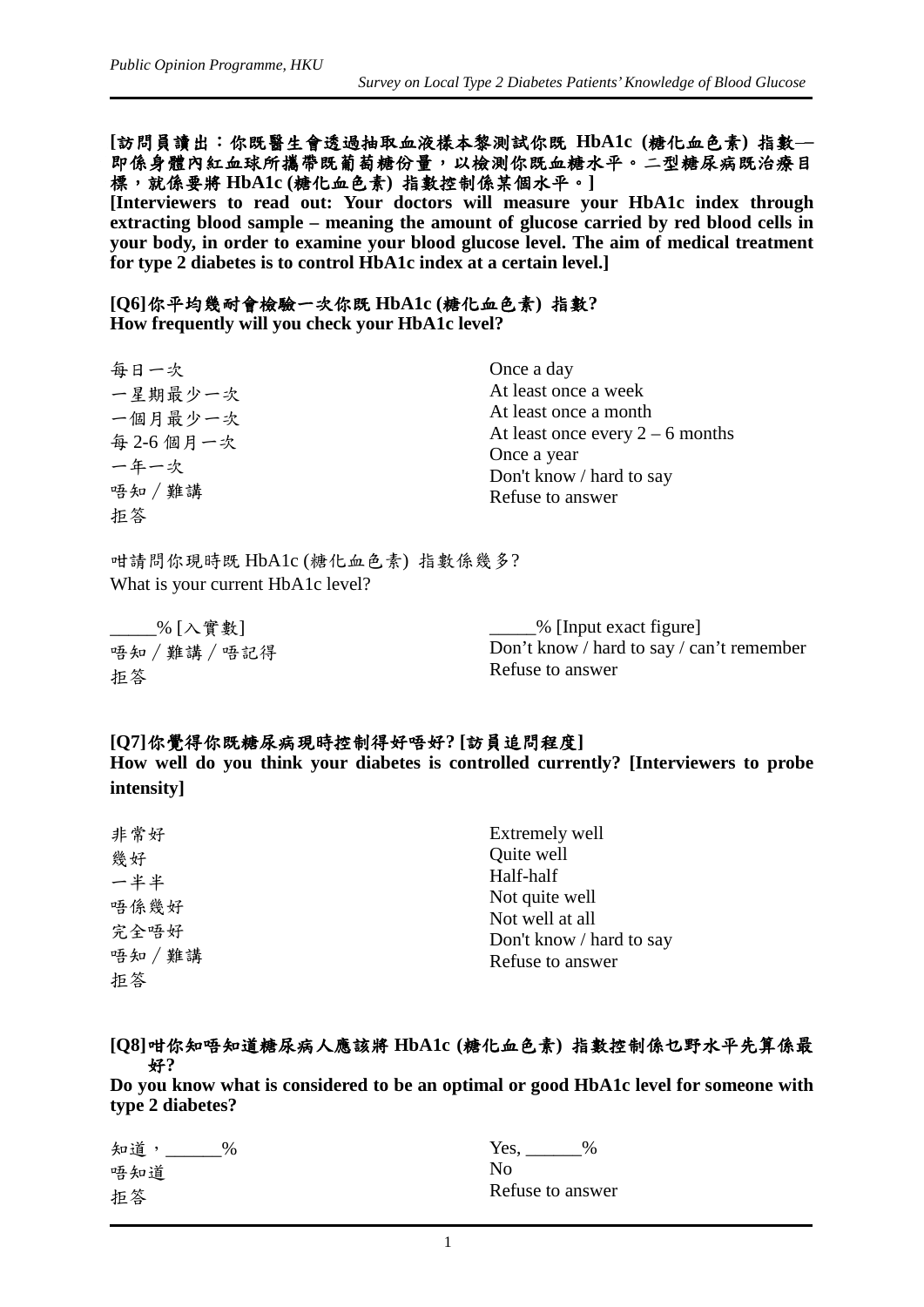#### **[Q9]**你覺得定時自我檢測血糖有幾重要**? [**訪員追問程度**]**

**How important do you think self-monitoring of blood glucose is? [Interviewers to probe intensity]**

|    | 非常重要    |  |  |
|----|---------|--|--|
|    | 幾重要     |  |  |
|    | 一半半     |  |  |
|    | 幾唔重要    |  |  |
|    | 完全唔重要   |  |  |
|    | 唔知 / 難講 |  |  |
| 拒答 |         |  |  |

Extremely important Quite important Half-half Not quite important Not important at all Don't know / hard to say Refuse to answer

#### **[Q10]** 請問你有幾經常自我檢測血糖**? How frequently do you self-check your blood glucose level?**

| 每日都會      | Once a day                         |
|-----------|------------------------------------|
| 最少一星期一次   | At least once a week               |
| 最少一個月一次   | At least once a month              |
| 最少兩至三個月一次 | At least once every $2 - 3$ months |
| 最少六個月一次   | At least once every 6 months       |
|           | Once in more than 6 months         |
| 六個月以上一次   | <b>Never</b>                       |
| 從不        | Don't know / hard to say           |
| 唔知 / 難講   | Refuse to answer                   |
| 拒答        |                                    |

#### 病患者管理方面

**Diabetes Management by Patients**

#### **[Q11]** 你平均幾耐會做一次運動,如跑步、游水、球類活動等**(**每次半小時或以上才 算 **1** 次**)**?

**How frequently do you do exercise, e.g. jogging, swimming, ball games (at least half an hour at a time)?**

| 每日一次                                                           | Once a day                                                                                                                                                                                        |
|----------------------------------------------------------------|---------------------------------------------------------------------------------------------------------------------------------------------------------------------------------------------------|
| 最少一星期一次<br>最少一個月一次<br>最少兩至三個月一次<br>最少六個月一次<br>六個月以上<br>唔知 / 難講 | At least once a week<br>At least once a month<br>At least once every $2 - 3$ months<br>At least once every 6 months<br>Once in more than 6 months<br>Don't know / hard to say<br>Refuse to answer |
| 拒答                                                             |                                                                                                                                                                                                   |
|                                                                |                                                                                                                                                                                                   |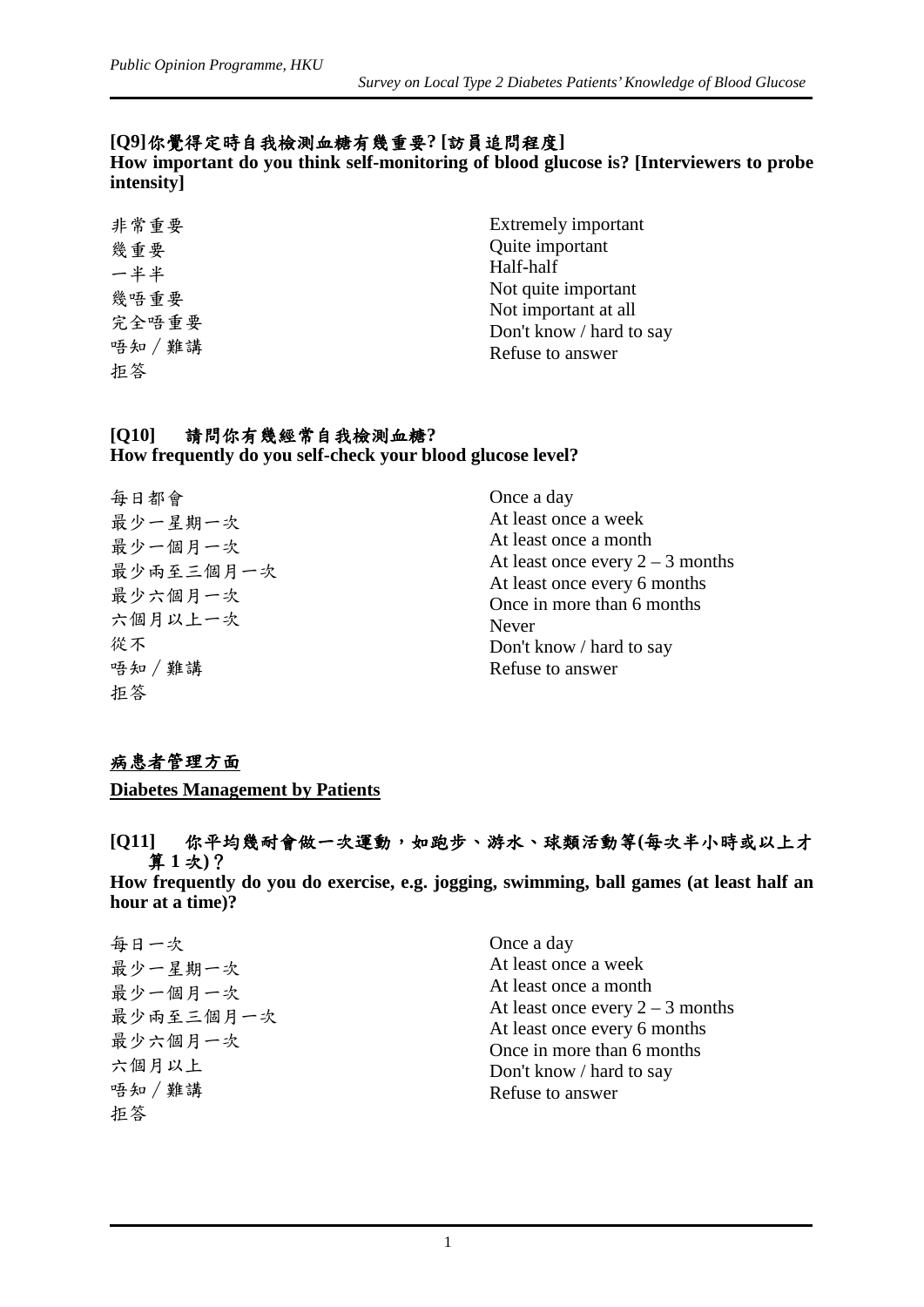#### **[Q12]** 請問你現時係口服糖尿病藥定係注射胰島素**?**

#### **What medication are you currently taking for your type 2 diabetes?**

| 口服糖尿病藥                  | Oral anti-diabetic treatments / tablets                                                  |
|-------------------------|------------------------------------------------------------------------------------------|
| 注射胰島素                   | Insulin injections                                                                       |
| 現時冇服用或使用任何藥物<br>唔知 / 難講 | I am not currently taking any medication<br>Don't know / hard to say<br>Refuse to answer |
| 拒答                      |                                                                                          |

#### **[Q13]** 你清唔清楚了解你現時服用緊既藥物係點樣控制血糖?

**Do you know how the medication you're using works in controlling your blood glucose level?**

| 清楚  | Yes.             |
|-----|------------------|
| 唔清楚 | No.              |
| 拒答  | Refuse to answer |

#### **[Q14]** 你知唔知道你所服食∕注射既藥物有乜野副作用?

**Are you aware of the possible side-effects associated with your medication?**

| 知道  | Yes              |
|-----|------------------|
| 唔知道 | No               |
| 拒答  | Refuse to answer |

#### **[Q15]** 你認為以下既併發症分別同高血糖同埋低血糖有無關係?**[**訪員讀出每項,然 後追問:咁據你所知,仲有無其他併發症同高血糖 **/** 低血糖有關?**]**

**Do you think if the following complications are related to Hyperglycemia and Hypoglycemia respectively? [Interviewers to read out each item, and then probe by asking: according to your own knowledge, any other complications are related to Hyperglycemia / Hypoglycemia?]**

|                                     | 高血糖<br><b>Hyperglycemia</b> |                           |                                                  |                              | 低血糖<br><b>Hypoglycemia</b> |                       |                                                  |                              |
|-------------------------------------|-----------------------------|---------------------------|--------------------------------------------------|------------------------------|----------------------------|-----------------------|--------------------------------------------------|------------------------------|
| a. 心臟病/心血<br>管疾病*<br>Cardiovascular | 有關<br>係<br>Yes              | 冇關<br>係<br>N <sub>o</sub> | 唔知/<br>難講<br>Don't<br>know $/$<br>hard to<br>say | 拒答<br>Refuse<br>to<br>answer | 有關係<br>Yes                 | 冇關係<br>N <sub>o</sub> | 唔知/<br>難講<br>Don't<br>know $/$<br>hard to<br>say | 拒答<br>Refuse<br>to<br>answer |
| disease*<br>b. 腎臟疾病*                |                             |                           |                                                  |                              |                            |                       |                                                  |                              |
| <b>Kidney</b><br>disease*           |                             |                           |                                                  |                              |                            |                       |                                                  |                              |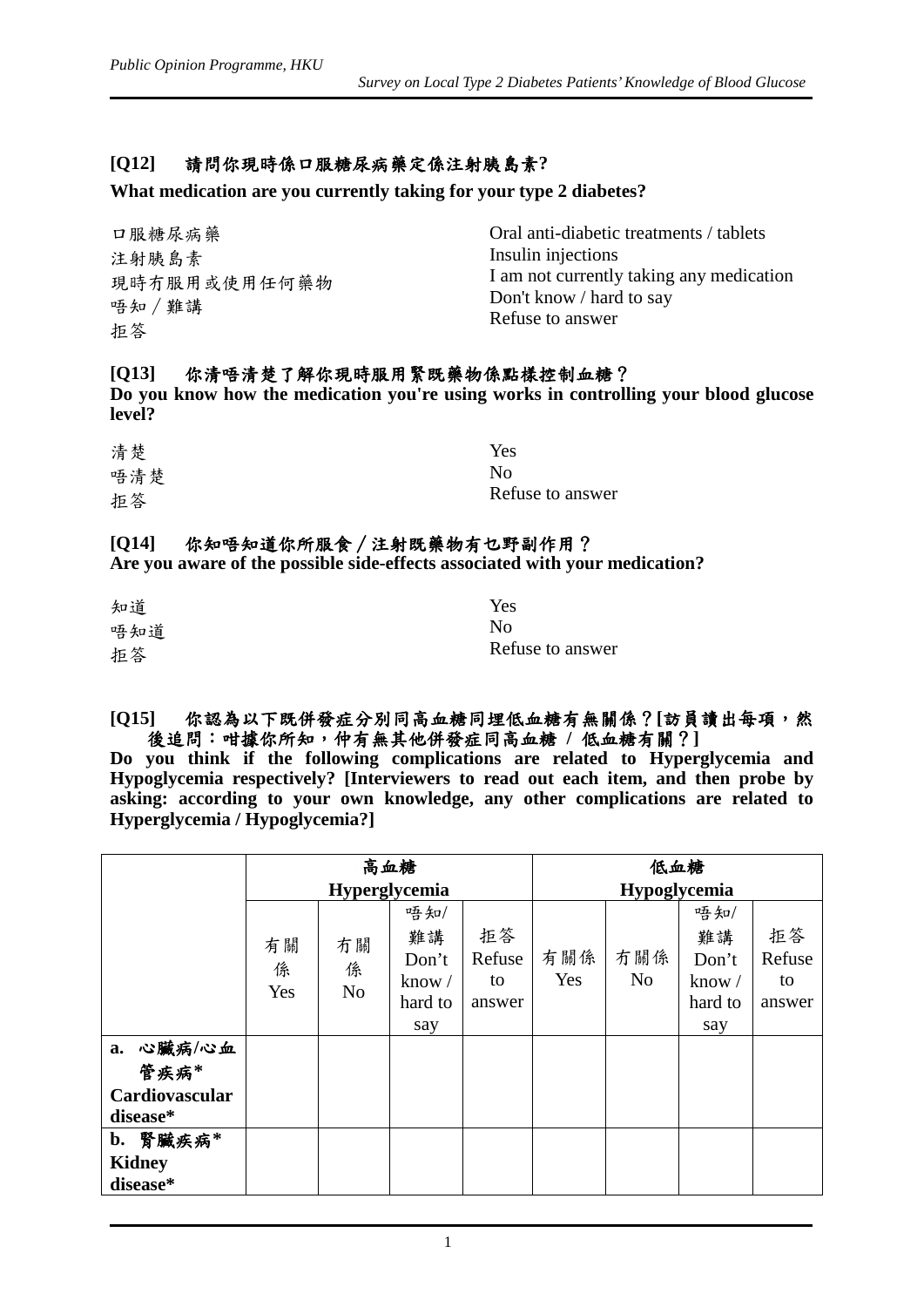| c. 神經疾病*        |  |  |  |  |
|-----------------|--|--|--|--|
| Nerve disease*  |  |  |  |  |
| d. 視力減退*        |  |  |  |  |
| Loss of vision* |  |  |  |  |
| e. 癲癇發作 **      |  |  |  |  |
| Seizures**      |  |  |  |  |
| f. 神志不清 **      |  |  |  |  |
| <b>Loss of</b>  |  |  |  |  |
| consciousness** |  |  |  |  |
| g. 其他,請註        |  |  |  |  |
| 明:              |  |  |  |  |
| Others, please  |  |  |  |  |
| specify:        |  |  |  |  |

\*為高血糖併發症正確答案

\*\*為低血糖併發症正確答案

\*means a correct answer for **Hyperglycemia complication** \*\* means a correct answer for **Hypoglycemia complication**

#### 糖尿病資訊方面

#### **Information on Type II Diabetes**

#### **[Q16]** 你通常會透過乜野途徑獲得二型糖尿病既相關資訊?**[**不讀答案,可選多項**] Through what channel(s) do you usually get information on type 2 diabetes treatment or related health information? [Do not read out answers, multiple answers allowed]**

| 互聯網                                                                       | Family doctors / GOPS doctors / medical                                                                                                                |  |  |  |
|---------------------------------------------------------------------------|--------------------------------------------------------------------------------------------------------------------------------------------------------|--|--|--|
| 家庭醫生 / 普通門診醫生 / 醫護人員<br>其他醫生 / 醫護人員<br>家人/朋友/親友/同事<br>小冊子 / 單張 / 海報<br>電視 | professionals<br>Other doctors / medical professionals<br>Family members / friends / relatives /<br>colleagues<br>Pamphlets / leaflets / posters<br>TV |  |  |  |
| 電台<br>報紙                                                                  | Radio<br><b>Newspapers</b>                                                                                                                             |  |  |  |
| 雜誌<br>其他,請註明: ____                                                        | Magazines<br>Other, please specify: _____<br>Don't know / hard to say                                                                                  |  |  |  |
| 唔知 / 難講<br>拒答                                                             | Refuse to answer                                                                                                                                       |  |  |  |
| Internet                                                                  |                                                                                                                                                        |  |  |  |

## **[Q17]** 最後,請問你較常用公立醫院既服務定係私家醫生**?**

**Finally, do you receive healthcare service mostly from public or private doctors?**

| 公立醫生    | Public doctors           |
|---------|--------------------------|
| 私家醫生    | Private doctors          |
| 唔知 / 難講 | Don't know / hard to say |
| 拒答      | Refuse to answer         |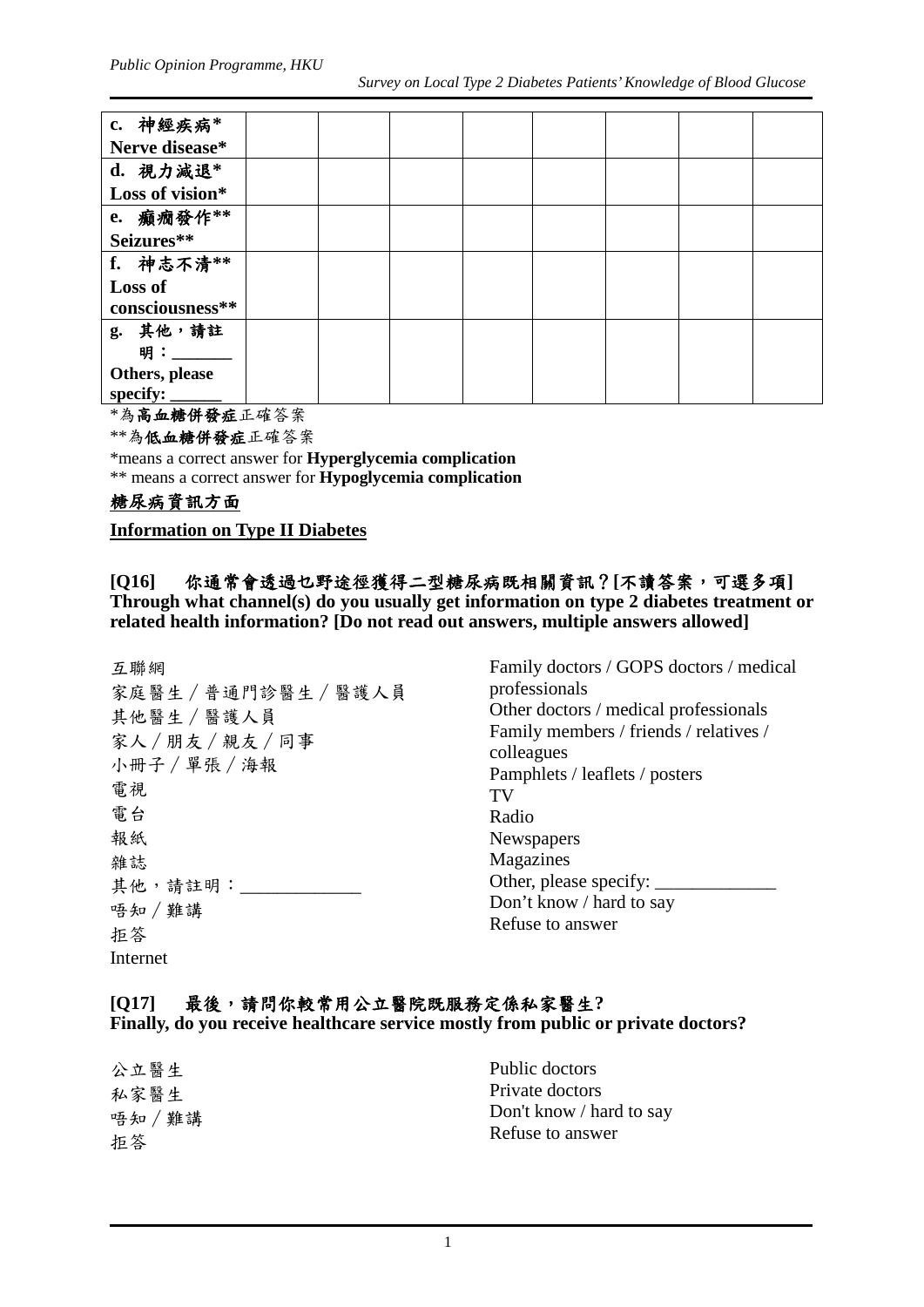#### **[Q18]** 咁最主要跟進你糖尿病病情既醫生係普通註診醫生定係專科醫生?**(**例如內分 泌專科**)**

**So is the doctor who is currently following up with / treating your Diabetes a general practitioner (GP) or a specialist (for example an endocrinologist)?**

普通註診醫生 專科醫生 唔知∕難講 拒答 General practitioner (GP) Specialist Don't know / hard to say Refuse to answer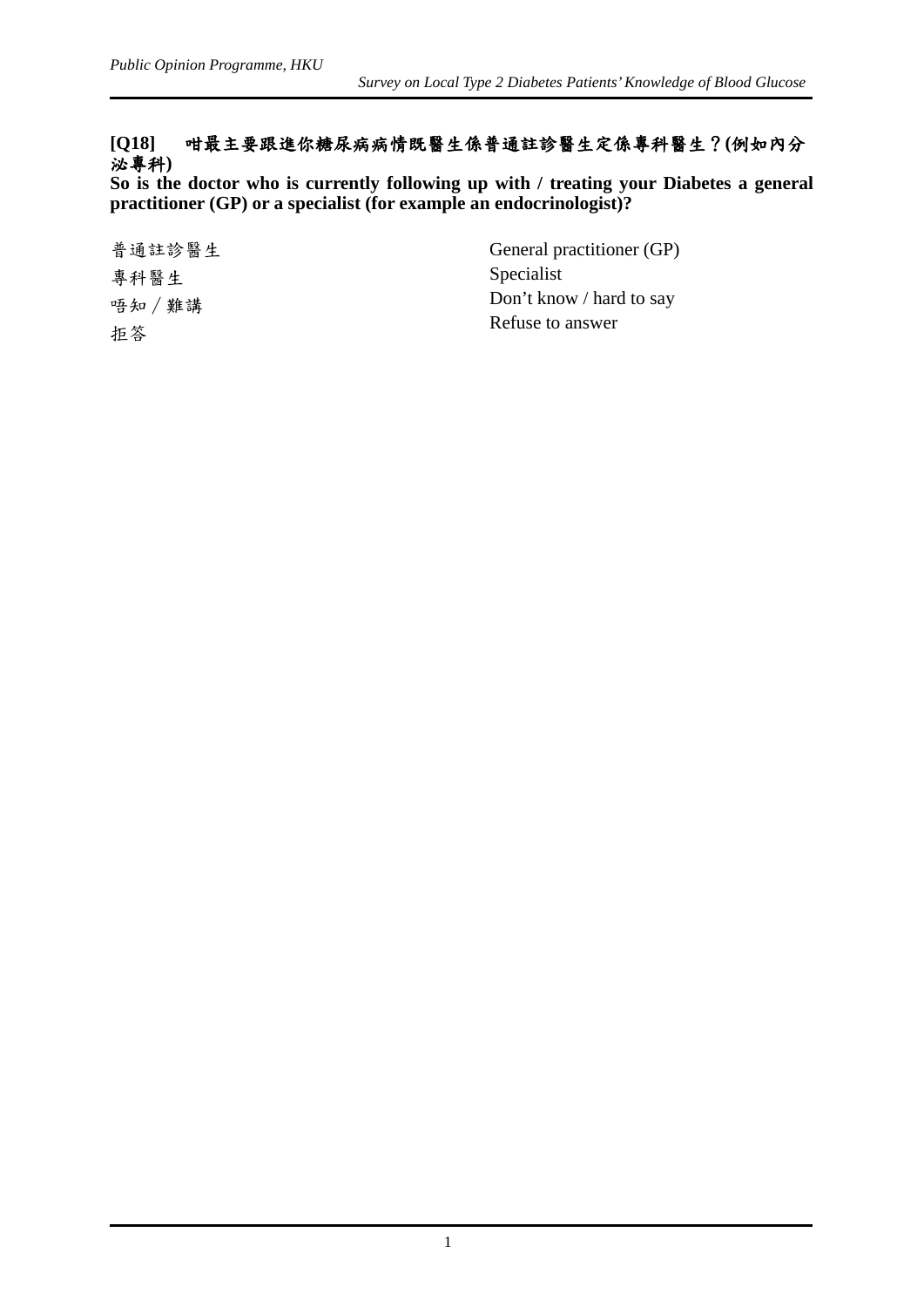# 第四部分個人資料 **Part I V Respondents Demographic Informa tion**

而家我想問你些少個人資料,方便分析,請你放心,你既資料係會絕對保密既。 I'd like to ask you some of your personal particulars in order to facilitate our analysis. Please be rest assured that all personal information will be kept strictly confidential.

[DM1] 性別 Gender 男 女 Male Female [DM2a] 年齡 Age \_\_\_(入實數) 拒答 (Input exact figure) Refuse to answer [DM2b] 【只問不肯透露準確年齡被訪者】年齡 (範圍)[訪問員可讀出範圍] [Only for those who refused to disclose exact age] Age (range) [Interviewers to read out the age ranges] 18-20 歲 21-29 歲 30-39 歲 40-49 歲 50-59 歲 60 歲或以上 拒答 18-20 21-29 30-39 40-49 50-59 60 or above Refuse to answer [DM3] 教育程度 Education attainment 小學或以下 中一至中三(初中) 中四至中五(高中) 中六至中七(預科) 專上非學位 專上學位 研究院或以上 拒答 Primary or below Secondary 1 to 3 Secondary 4 to 5 Secondary 6 to 7 Tertiary, non-degree course Tertiary, degree course Postgraduate or above Refuse to answer